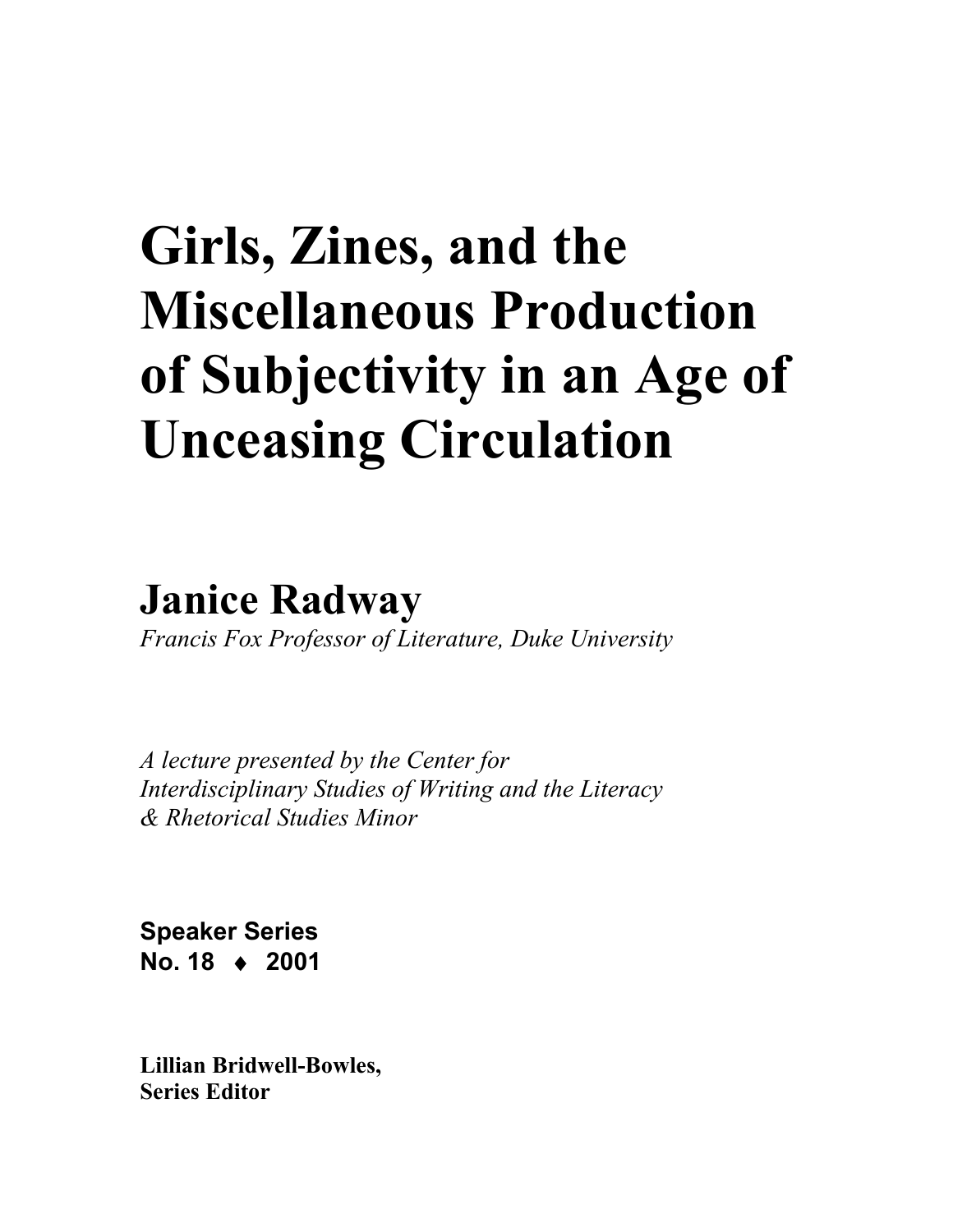# **Girls, Zines, and the Miscellaneous Production of Subjectivity in an Age of Unceasing Circulation**

**Janice Radway**

*Francis Fox Professor of Literature, Duke University* 

*A lecture presented by the Center for Interdisciplinary Studies of Writing and the Literacy & Rhetorical Studies Minor* 

**Speaker Series No. 18** ♦ **2001** 

**Lillian Bridwell-Bowles, Series Editor Mesut Akdere, Editor**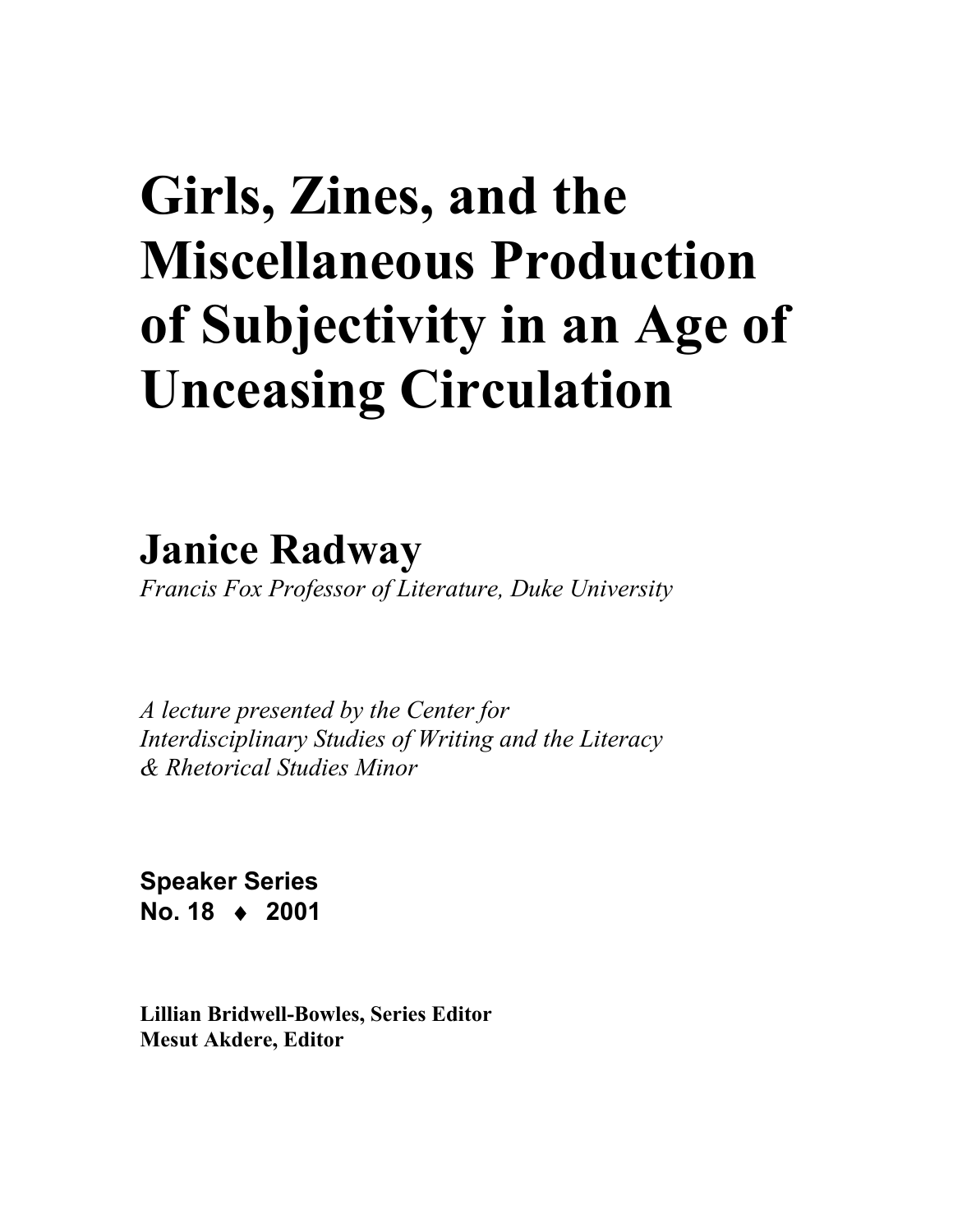#### **THE CENTER FOR INTERDISCIPLINARY STUDIES OF WRITING UNIVERSITY OF MINNESOTA 227 LIND HALL 207 CHURCH STREET S.E. MINNEAPOLIS, MN 55455**

| Director:                                      | Lillian Bridwell-Bowles, Professor of English                   |
|------------------------------------------------|-----------------------------------------------------------------|
| <b>Assistant to the Director:</b> Ann Browning |                                                                 |
| <b>Research Assistants:</b>                    | Mesut Akdere, Anita Gonzalez, Elizabeth Leer, Linda<br>Tetzlaff |

**Policy Board:** Thomas Augst, Assistant Professor, English; Terence Collins, Professor, General College; Darwin Hendel, Assistant Professor, Educational Policy and Administration; Lee-Ann Kastman Breuch, Assistant Professor, Rhetoric; Elizabeth Leer, Graduate Student, Curriculum and Instruction; Holly Littlefield, Teaching Specialist, Carlson School of Management; Carol Miller, Associate Professor, American Studies; Robin Murie, Program Director, General College; Rosemarie Park, Associate Professor, Education; Jim Perry, Professor, Forest Resources; Tom Reynolds, Assistant Professor, General College; Don Ross, Professor, English; Michael Seward, Graduate Student, Creative Writing; Geoffrey Sirc, Associate Professor, General College; Ruth Thomas, Professor, Family Social Science; Pat McCarty Veach, Professor, Educational Psychology; Art Walzer, Associate Professor, Rhetoric

#### Copyright © 2001 by The Board of Regents, University of Minnesota All Rights Reserved

ISBN: 1-881221-45-8

The University of Minnesota is committed to the policy that all personnel shall have equal access to its programs, facilities, and employment without regard to race, color, creed, religion, national origin, sex, age, marital status, disability, public assistance status, veteran status, or sexual orientation.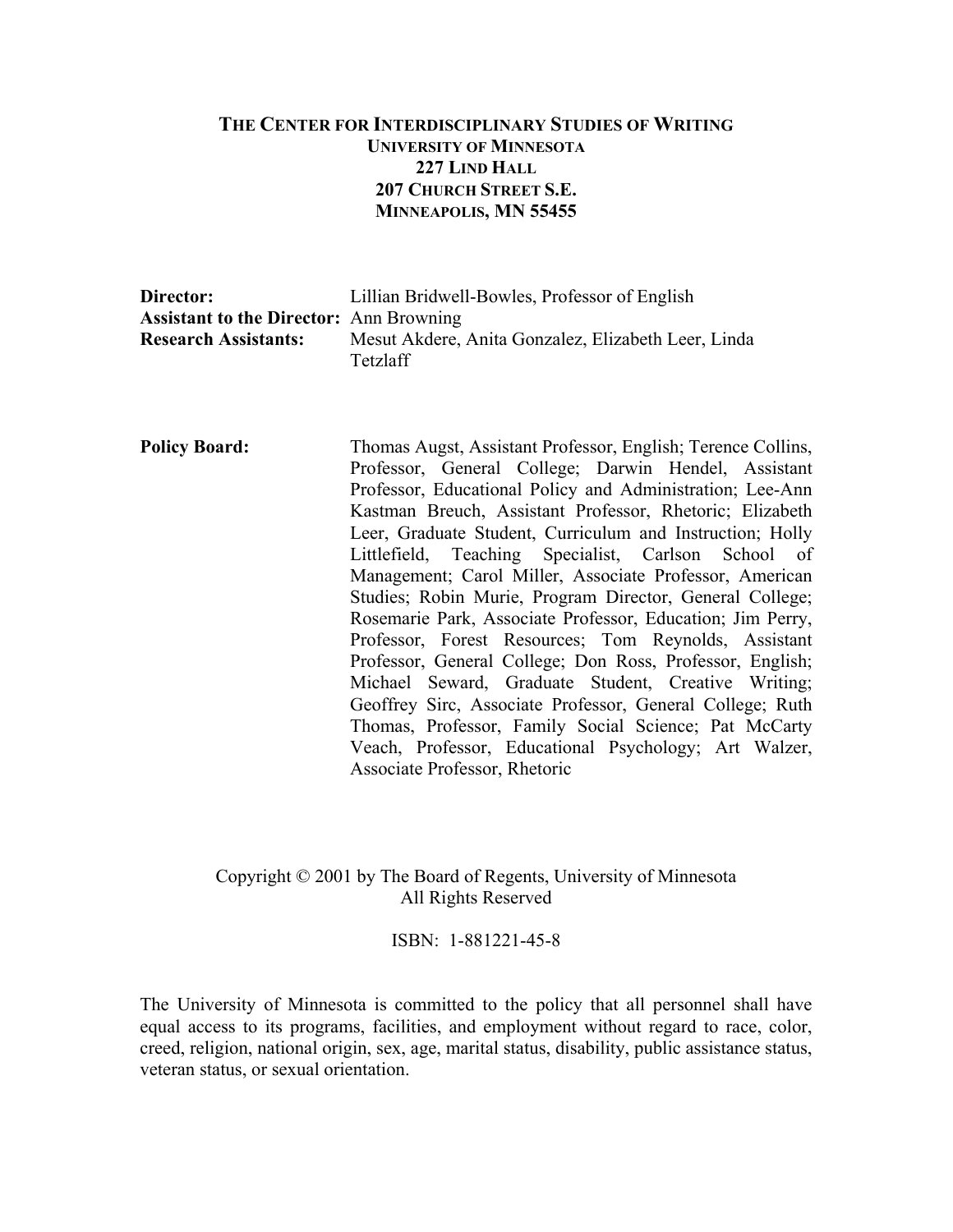### **Preface**

Janice Radway is Francis Fox Professor of Literature at Duke University and author of numerous works on literacy, popular literature, and theories of readership. On December 1, 2000, Radway delivered a keynote speech as part of the Annual Colloquium of the Center for Interdisciplinary Studies of Writing. A number of faculty and graduate students involved in the Literacy & Rhetorical Studies Minor attended a luncheon where Radway advised us on the prospects for our Interdisciplinary Graduate Minor in Literacy & Rhetorical Studies. Following a luncheon, Radway delivered her keynote lecture, which a variety of faculty and graduate students across the campus attended.

What follows is a reprint of Radway's keynote speech, "Girls, Zines, and the Miscellaneous Unceasing Production of Subjectivity in an Age of Circulation," which focused on issues of gender, authorship, readership, and emerging popular literatures. She is the author of *Reading the Romance: Women, Patriarchy and Popular Literature,* and the recently published *A Feeling for Books: The Book-of-the-Month Club, Literary Taste, and Middle Class Desire*. In her speech, Radway discussed "girls at risk" and her interest on diagnosing and ameliorating the current state of girls' psychology. According to Radway, it is also "a literature of anguished cultural critique."

CISW is grateful to the many departments and the organizations that helped sponsor this event: the Office of the Vice President for Research and the Dean of the Graduate School (History of Literacy Planning Grant and Interdisciplinary Funds); the College of Liberal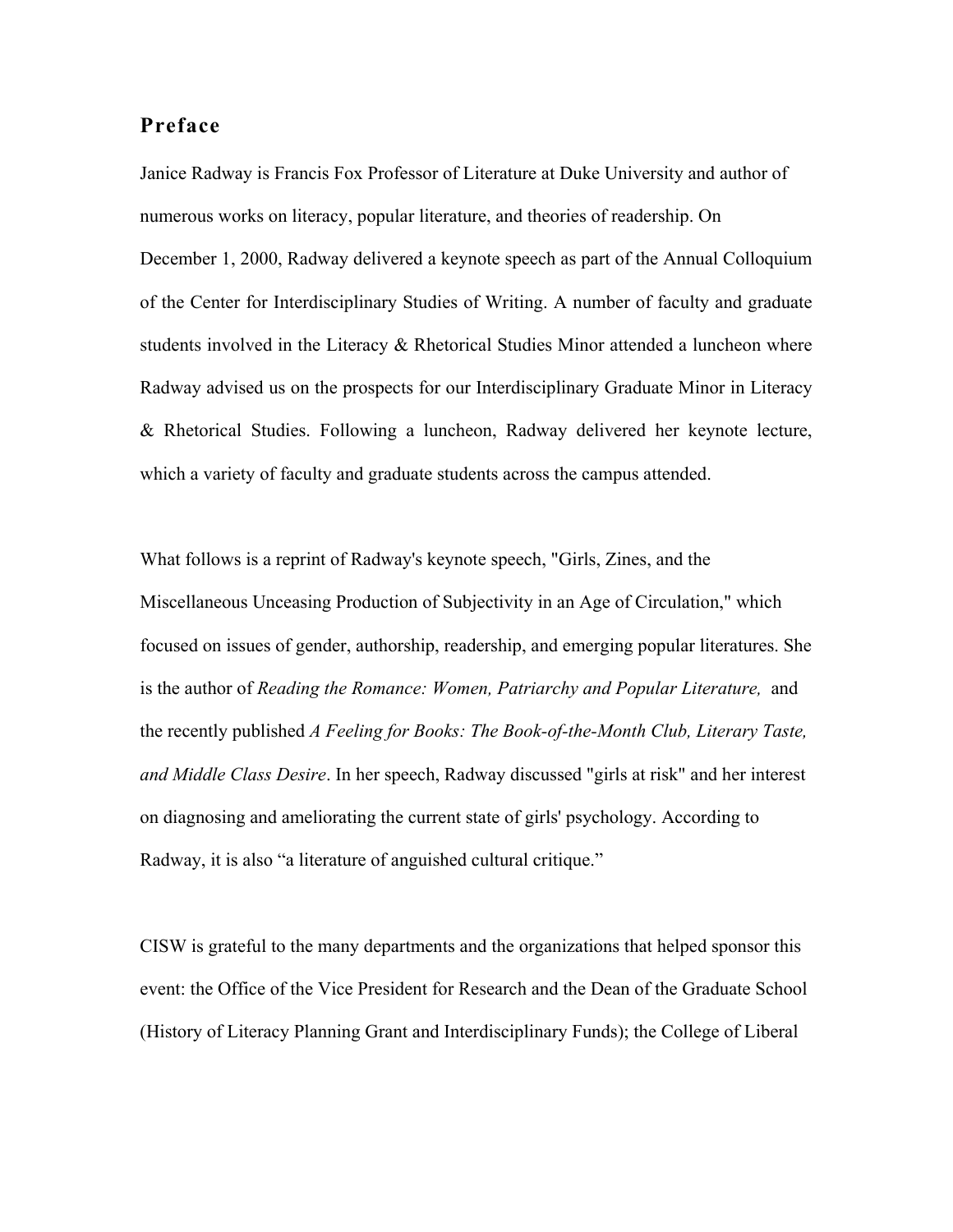Arts (Scholarly Events Fund); and the Office of University Women (2000 Special Grants.)

The Center's Annual Colloquium and its Speaker Series contribute to its primary mission, which is to improve undergraduate writing at the University of Minnesota. These activities, along with faculty development workshops, conferences, publications and other outreach activities, are designed to foster active engagement with issues and topics related to writing among all of the members of the University community. In addition, the Center annually funds research projects by University of Minnesota faculty members who study any of the following topics:

- curricular reform through writing across the curriculum;
- characteristics of writing across the curriculum;
- connections between writing and learning in all fields;
- characteristics of writing beyond the academy;
- the effect of ethnicity, class, and gender on writing; and
- the status of writing ability during the college years.

We are pleased to present Dr. Radway's lecture as part of ongoing University initiatives on literacy We invite you to contact the Center about this publication or other publications and activities.

> Lillian Bridwell-Bowles, Series Editor Mesut Akdere, Editor June 2001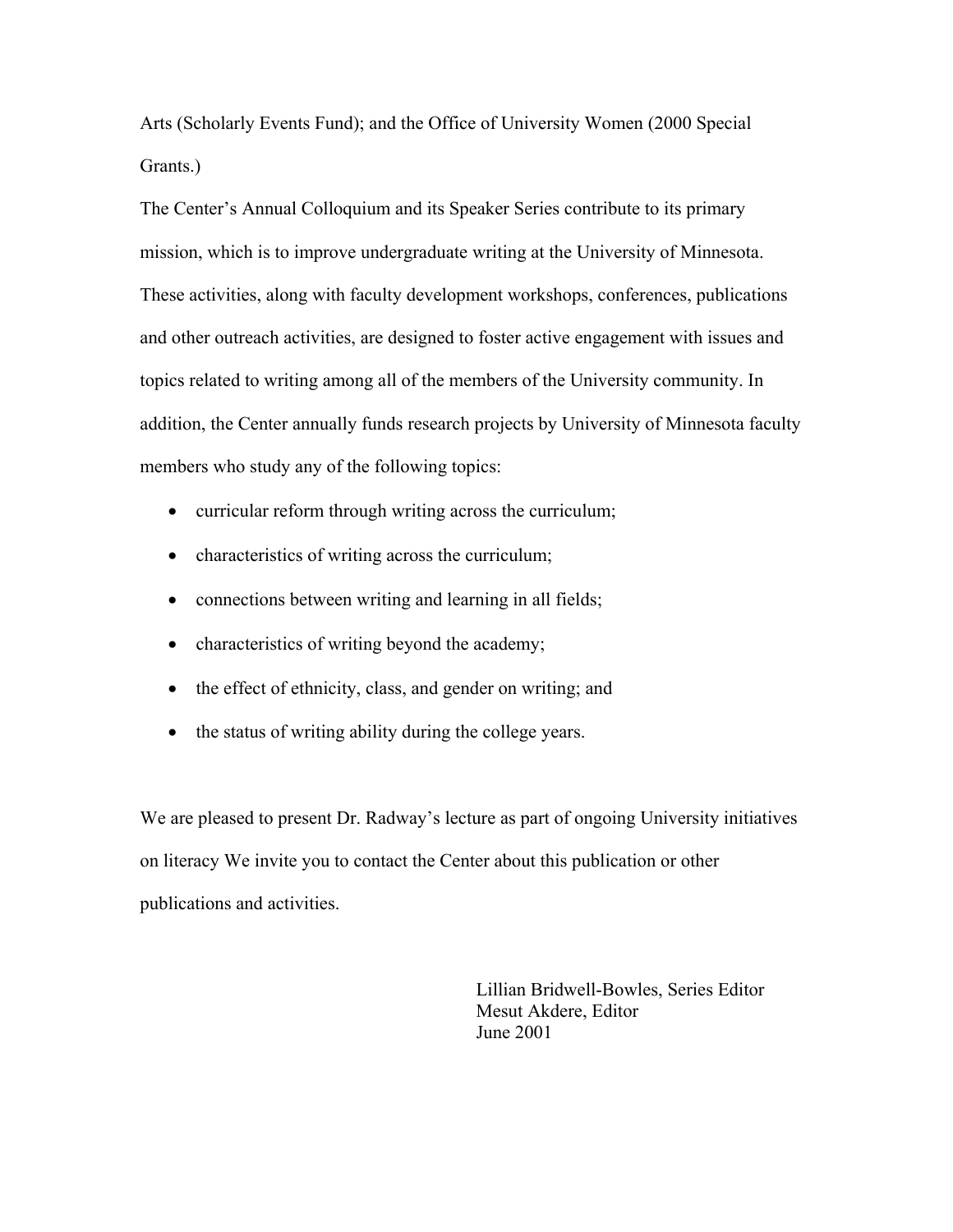### **Girls, Zines, and the Miscellaneous Production of Subjectivity In an Age of Unceasing Circulation[\\*](#page-5-0)**

In the last ten years or so in the United States, a significant literature has been produced in both the field of popular culture and in academic circles about a topic that might be called "girls at risk."<sup>†</sup> Alarmed by an apparent increase in the incidence of eating disorders, bodily mutilation, depression, and diminished expectations among adolescent

 $\overline{a}$ 

<span id="page-5-0"></span><sup>\*</sup> I would like to dedicate this talk to two young women, Kate Radway and Jessica Rosenberg, from whom I have learned a great deal about the many varieties of "girl culture." I also want to acknowledge the influence of several of my present and former students who have also discussed girls and their cultural activities with me. I especially want to thank Katie Kent, Diane McKay, and Jessica Blaustein for their stimulating conversations and observations over the years.

This paper is the text of a talk given at The Center for Interdisciplinary Studies of Writing at the University of Minnesota on November 30, 2000. The talk represents very early, quite preliminary work on one aspect of a larger project about girls' cultural production. Although my intention in that larger project is to look at the nexus between girls' cultural production and consumption by focusing on a number of different sites and media, this early paper looks only at two zines produced by young women. At the same time, while the larger project will make use of a range of different research methods, this paper relies solely on the strategies of literary close reading to interpret the meanings and significance of the two zines considered here. As such, the observations that follow are presumed to be exploratory and tentative. The interpretations I offer are mine alone and, as consequence, they are meant to be hypothetical only. I have no way of knowing whether or not they would coincide with interpretations offered either by the zine's producers or their readers. I have been looking closely at the texts of girls' zines and thinking about their meanings as a way to formulate possible hypotheses and theories about girls' cultural activities that might be investigated more systematically in a carefully designed, multi-sited study.

<span id="page-5-1"></span><sup>&</sup>lt;sup>†</sup> Although it is difficult to date the appearance of a full-blown public discourse about girls, it certainly began to emerge soon after the publication of books by research teams under the direction of Carol Gilligan at Harvard University. The first, entitled Making Connections: The Relational Worlds of Adolescent Girls at Emma Willard School, was edited by Gilligan, Nona P. Lyons, and Trudy J. Hanmer and published by Harvard in 1990. The second, Meeting at the Crossroads: Women's Psychology and Girls' Development, was authored by Gilligan and Lynn Mikel Brown, also published by Harvard and appeared in 1992. The impact of these two volumes was affected and perhaps augmented by the near simultaneous appearance of two reports issued by the American Association of University Women that documented girls' loss of selfconfidence during adolescence and correlated it with their treatment in school. Those two reports were entitled Shortchanging Girls, Shortchanging America (1991) and How Schools Shortchange Girls (1992). In addition, the convergence of these publications with growing media attention to eating disorders and self-mutilation among young girls produced an extensive public discussion of the myriad ways in which girls are put at risk by American culture. While full documentation of that discussion is beyond the scope of the present paper, I should note the significance of perhaps the most well-known intervention in the debate, that is, Mary Pipher's best-selling book, Reviving Ophelia: Saving the Selves of Adolescent Girls, Ballantine Books, 1994).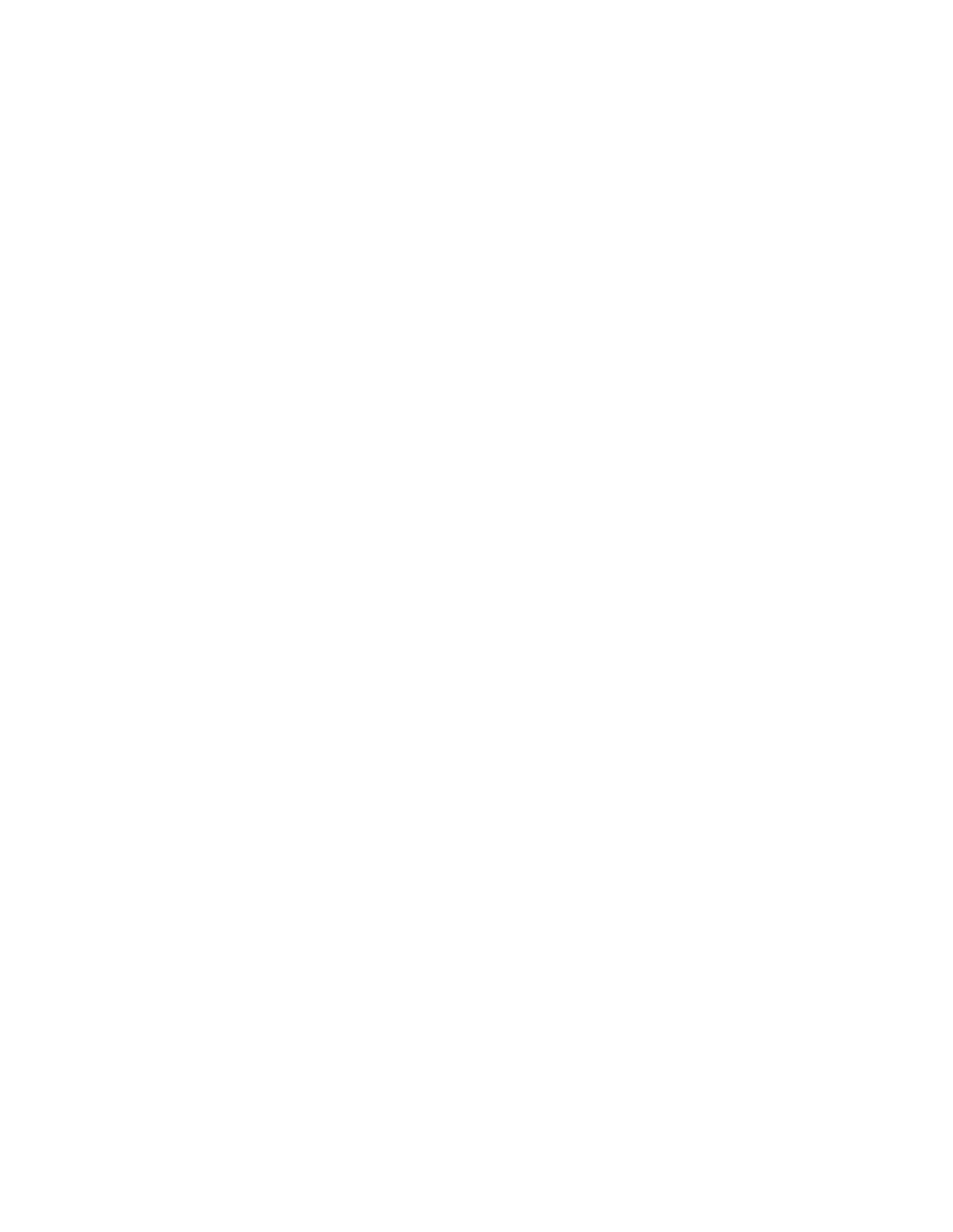girls, researchers and popular psychologists have warned parents and educators about the negative impact of popular culture forms such as magazines, rock music, MTV, and advertising on teen-age girls' self-image. Although this literature is undeniably concerned with diagnosing and ameliorating the current state of girls' psychology, it is also a literature of anguished cultural critique. As such, it takes aim at certain aspects of mass culture, which it then blames for actively transforming high-spirited girls into depressed teens obsessed only with their weight, clothes, and complexion.

Buried within the literature, of course, is a set of familiar assumptions about how popular texts are produced by corporations and consumed wholesale by pacified girls. Girls, it would seem, are nothing more than the receptive endpoint of a unified chain of production, distribution, and consumption. Mass culture, rather than the larger capitalist social formation that produces it, tends to become the target of critique. Girls are produced yet again as hapless consumers by the very discourse that would aim to help them. Girls would be different, this literature, implies if they only would resist the temptations of mass culture to consume other, better texts. Cultural conservatives and Christian evangelists prescribe religious reading, sexual abstinence, and adherence to moral encomia like "Just Say No" and "What Would Jesus Do?" Feminist activists and other progressives campaign variously for critical media literacy, the teaching of women's literature, and curricula that will inspire girls to develop agency and voice rather than their bodies and their smiles.

 Although my sympathies are undeniably with the latter political project, I also worry that some of the interventions envisioned by even the most thoughtful of these advocates are often couched in the language of self-realization, that is, in a search for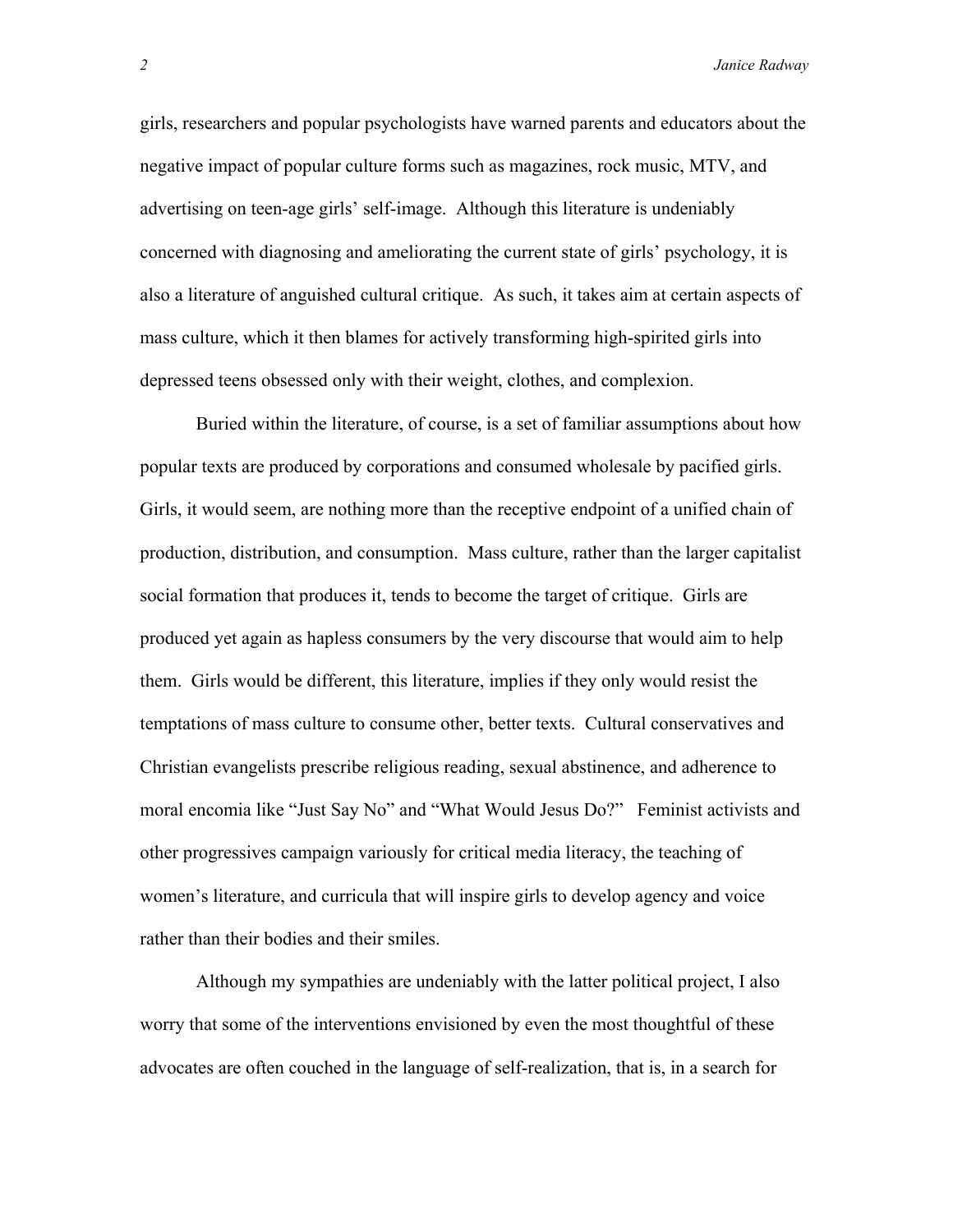something called *authenticity.* What these critics want adults to do is to develop strategies that will enable girls to discover their "true" selves, those buried beneath cultural prescriptions. More often than not, the goal of this kind of intervention is a coherent, self-consistent, individuated selfhood. Girls should look within themselves to discover who they truly are, these advocates suggest. They should throw off the fetters of the culture that surrounds them in order to become singular women of character and achievement.

 This approach is at the heart of one of the most popular and widely discussed of the "girls at risk" books, the 1994 best seller by Mary Pipher, Reviving Ophelia: Saving the Selves of Adolescent Girls. Based on her own therapeutic practice with middle class girls in the Midwest, Pipher develops the argument that girls of today are "much more oppressed" than those of earlier generations. As she puts it, "America today is a girldestroying place. Everywhere girls are encouraged to sacrifice their true selves." She continues:

Their parents may fight to protect them, but their parents have limited power. Many girls lose contact with their true selves, and when they do, they become extraordinarily vulnerable to a culture that is all too happy to use them for its own purposes.

 In her diagnosis of the problem, Pipher constructs a model of the self that pits the self against the culture that surrounds it. The two are, in effect, discontinuous. The culture is powerful, she suggests; individual selves are therefore inherently vulnerable. Even parental selves cannot withstand the power of the supreme monolith, "culture." How could girls, who are so much more exposed than boys, *not* be impinged upon by this all-powerful form, Pipher wonders? In her account, girls are neither *of* the culture that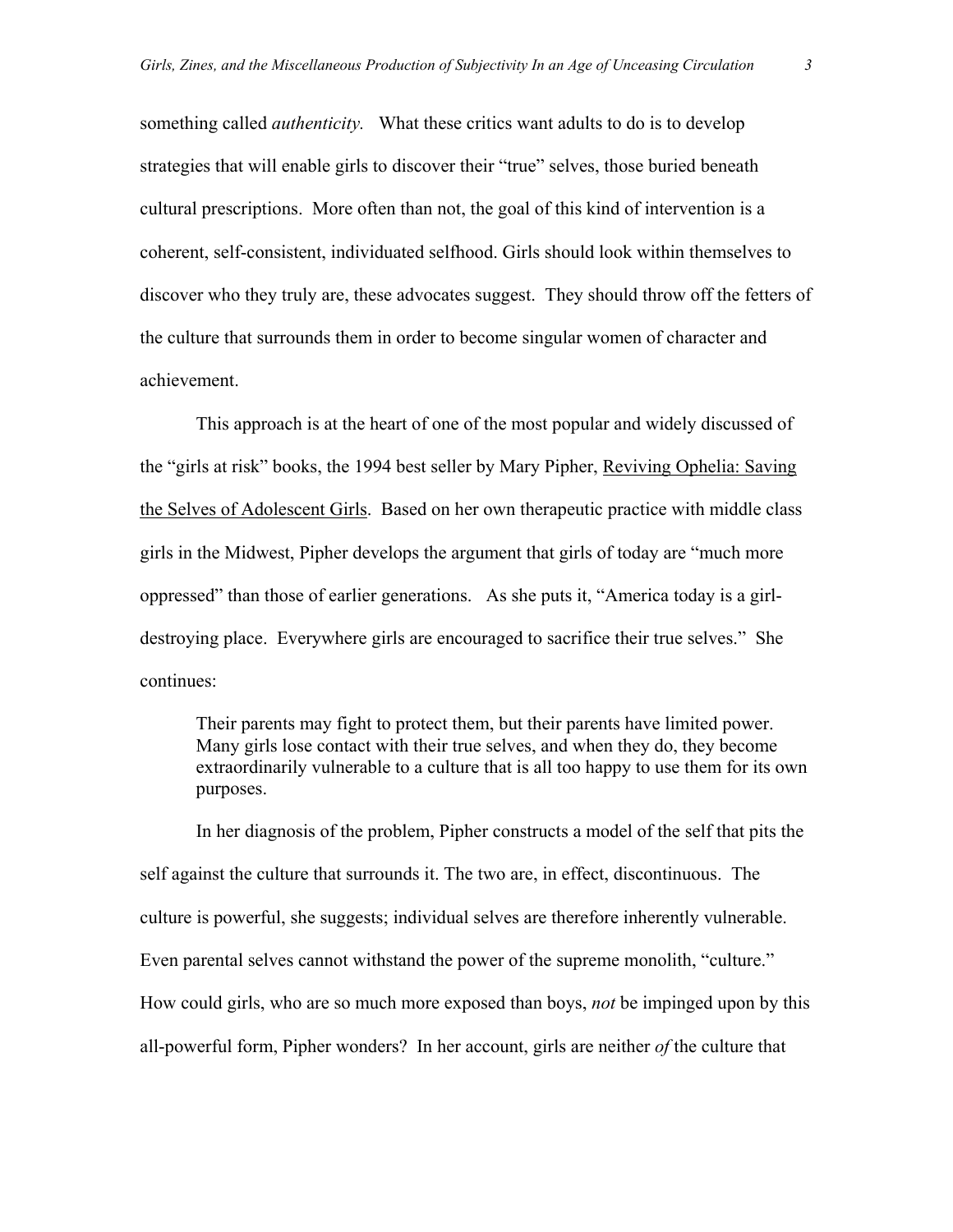surrounds them nor enabled by it. Rather, they are drawn away from their "true" selves to speak and act in ways that are alien to them.

 This theoretical model clearly limits the kinds of interventions that Pipher can propose. She suggests that girls must find a way to stand autonomously against their culture; they must find a way to resist it. Although she suggests that girls should learn how to critique the culture within which they find themselves, she says little about where they are to find the resources to do so. Essentially, she trusts that they already have it within themselves to perform such a critique. Their selves are intact, she suggests. All girls have to do is trust those selves. As she puts it, "The process involves looking within to find a true core of self, acknowledging unique gifts, accepting all feelings, not just socially acceptable ones, and making deep and firm decisions about values and meanings." Pipher adds, "Once they have discovered their own true selves, I encourage them to trust that self as the source of meaning and direction in their lives." As a practical route to becoming "honest and whole," she recommends daily centering, diary keeping, constant self-reflection, and the vigilant maintenance of boundaries between the self and the rest of the world.

 Although historian Joan Brumberg, the author of another highly acclaimed book about girls entitled The Body Project: An Intimate History of American Girls, does not explicitly take issue with Pipher's recommendations, she does express skepticism about the model of selfhood that drives Pipher's analysis. Brumberg states adamantly, in fact, "that individual autonomy has been oversold as a model for female development and for social life in general." In keeping with this view, she challenges Pipher's claim that all girls have to do is to rely on their own inner resources. Brumberg observes, "Many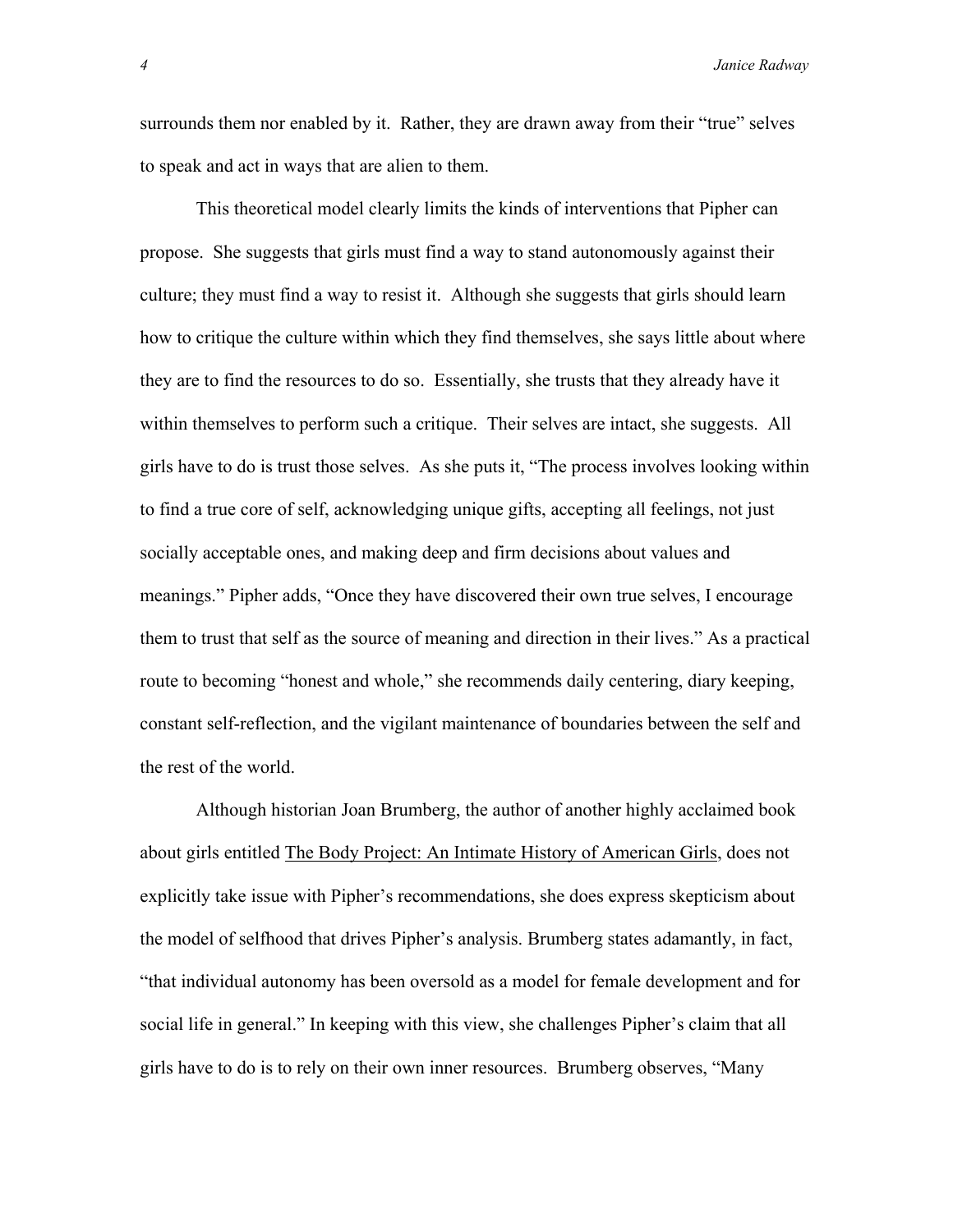young women, particularly those under twenty, do not have the emotional resources to be truly autonomous or to withstand outside pressure from peers and boyfriends, whom they desperately want to please." In her account, girls are much more a part of, and therefore taken in by, the very culture that is the source of their suffering. As she puts it, "Adolescent girls simply are not mature enough, or sufficiently in control of their lives, to resist all the social and commercial pressures they face in our hypersexual, televisual environment."

 Yet, even as Brumberg recognizes that adolescent girls are caught up within the culture that subordinates them, she also acknowledges that they can be adept critics of the very media forms that sexualize them. She suggests, therefore, that what is needed is a multigenerational conversation about sexual ethics that will involve girls themselves, as well as parents, educators, and all those interested in girls' fate. "This is the terrain on which liberals and feminists should do battle with the forces of reaction," Brumberg writes. She continues:

Although many people will not like it, American girls should be presented with the full range of sexual options that young women now experience, including lesbianism as well as heterosexuality, and also thoughtful discussions of female pleasure as well as danger. In the teen years, the focus should not be on finalizing a clear-cut sexual identity – Are you straight or are you gay?--but on helping young women evolve a standard of sexual ethics that has integrity, regardless of the gender of their partners.

Brumberg recognizes that such a conversation will not be easy and that its outcome cannot be secured in advance. She ventures the recommendation, nonetheless, that the goals of such an ethics should be "safety, reciprocity, and responsibility in all forms of human intimacy."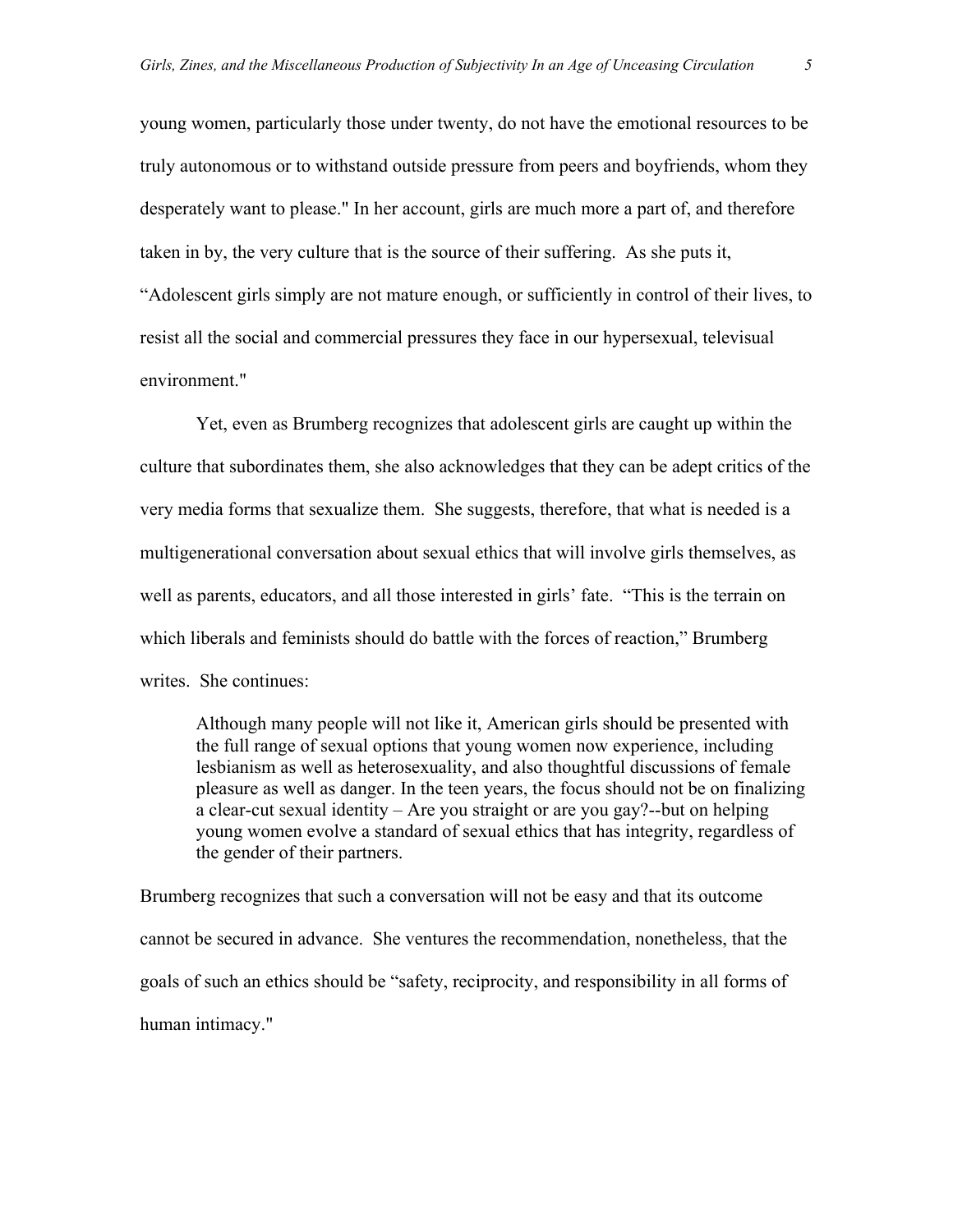Joan Brumberg's approach to the question of whether girls are at risk at the beginning of the twenty-first century is the most judicious I have seen among the many recent books published on the topic. She is especially good when she questions the model of autonomous selfhood proffered by so many, and when she acknowledges the media sophistication she finds among her own students. Yet her recommendations are still hampered, I believe, by a residual tendency to construe culture as if it exists outside girls, as if it were a thing or force with a certain alterity and will all its own. Brumberg almost escapes this when she acknowledges that girls are both acute media critics *and* willing accomplices in their own sexual subordination. However, she doesn't really do enough with what is a theoretically important insight. I don't think she adequately acknowledges that what we call selfhood is itself a production, an effect of specific practices, and a work under construction in several senses. Not only are individual girls constantly struggling to fabricate themselves as people who can speak and act in multiple contexts. So, too, are they fashioning those self-constructions out of the very substance – both materials and forms -- of the culture that they find all around them. And those materials appeal to girls by enacting complex processes of fantasy and desire. Those materials thus subject girls precisely because girls select among them and adapt them to the process of self-fashioning. Girls are intricately and intimately enmeshed with the culture that consequently controls them *and* enables their every move.

 Action and agency, it seems to me, are wrongly construed if they are seen as coming only from within a supposedly authentic self that is set simply in opposition to an imprisoning culture. Subjects are intertwined *with* culture—they are made of its very substance. Children are not born with their resources intact. They can't speak, they can't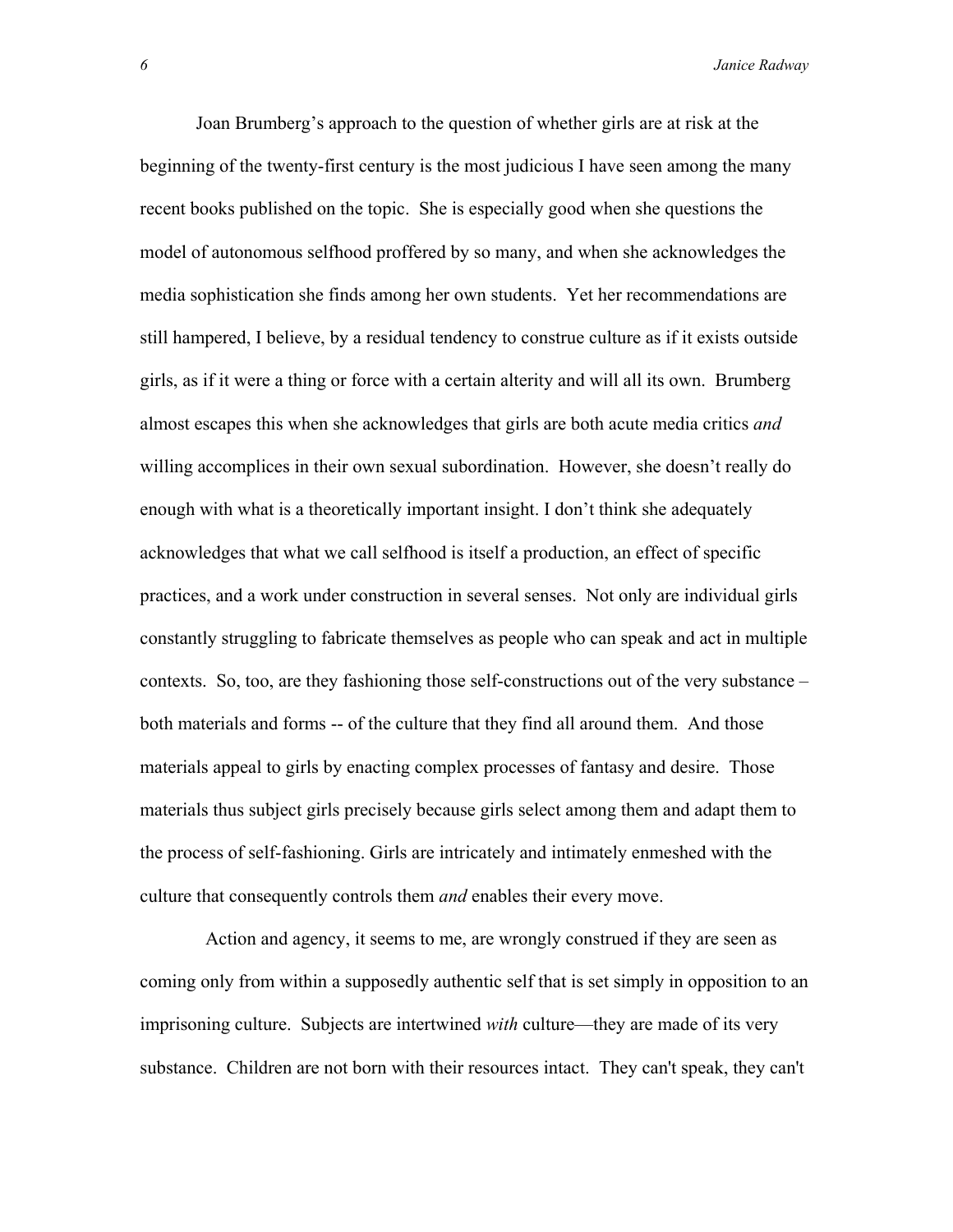express themselves, and they can't even move their bodies about in space. Children gradually develop resources by taking up particular languages, objects, gestures, and habits, those that are presented to them as they emerge always *within and through*  culture. It is, finally, the vision of the self that is portrayed in the girls-at-risk narratives that I take issue with because I think those narratives ironically diminish the power and evacuate the agency of the very girls they aim to help. Those narratives construct adults – the parents, teachers, and advisers of girls – as their saviors, as if girls can't or won't have a hand in constructing their future for themselves. This, I think, is a terrible mistake.

 It is a mistake because girls are always more than simple consumers of a massproduced culture that impinges upon them. When their parents or care-givers read to them from the Berenstain Bears series, or invite them to sing along with the music of Raffi, or place them in front of "The Rug Rats," or; finally, relent and buy them a Barbie doll, those adults are not simply inscribing their girls within an alien culture that manages to control them completely by dictating what they might want. They are also literally offering those girls languages to think with, repertoires of images and ideas that spark imagination and desire. Girls use snippets and fragments from this contradictory, multidiscursive, cultural tapestry as soon as they engage in pretend games with their toys or with their friends. They draw upon that repertoire as well when they dramatize themselves for the first time as the narrators of diaries. The music girls hear in their homes, in stores, and on TV are actively re-circulated as a backdrop for rope skipping routines and as the subject of phone conversations and gossipy friendships. Later, the teen magazines that are so ubiquitously promoted to girls are relentlessly torn up, cut up,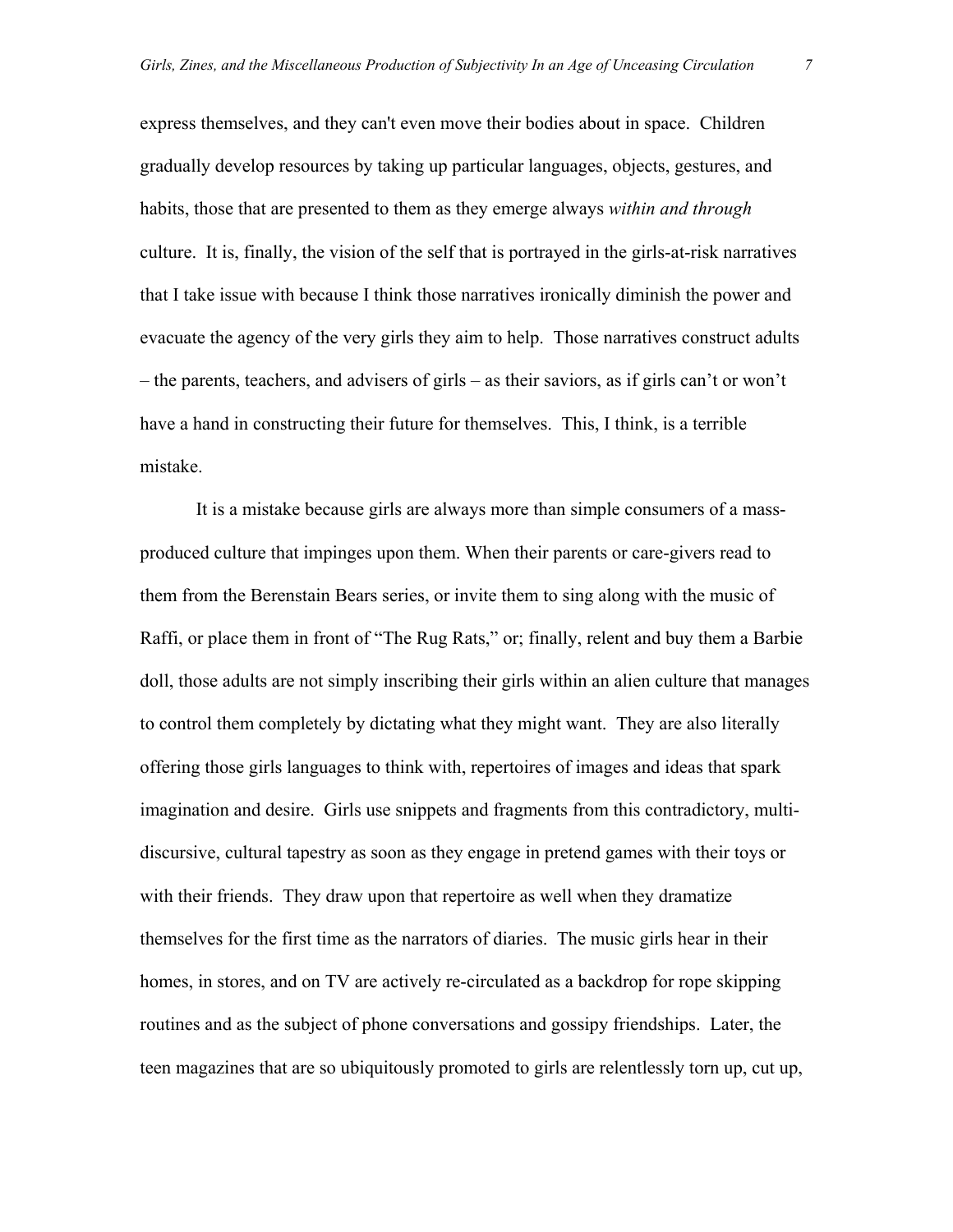re-arranged, and pasted together in new form as collages that adorn loose-leaf notebooks, diary covers, and art works handed in to countless middle school art teachers. Girls *are* cultural producers. And, like all artists, the materials they work with are those that are ready to hand. Girls can't create *except* materially. They must make whatever new forms they can envision by recombining the very words, images, ideas, tools, and narrative forms already available to them. Those materials come necessarily from the saturated cultural milieu they encounter day in and day out as participants in our mediadominated environment. Girls re-circulate cultural texts and not always in the form in which they were first encountered.

 Recently, a body of new work has begun to appear that insists on the significance of girls' cultural agency. Much of this work has been written by young women themselves, only a few years removed from girlhood. In many cases, these books were conceived explicitly in response to the "girls at risk" narratives. They sport titles such as Ophelia Speaks; Girls in America: Their Stories, Their Words; A Girl's Guide to Taking Over the World: Writing from the Zine Revolution; and Third Wave Agenda: Being Feminist,Doing Feminism.<sup>i</sup> Clearly, these books insist on girls' active agency, on their ability to speak and act, on their struggles and engagement with a culture, which they see as oppressive. In addition, this work has itself been discussed and augmented by a growing body of academic scholarship on girls that insists on seeing them as something more than passive cultural consumers. I am thinking here of the work of writers and activists like Joanne Gottlieb and Gayle Wald, Mary Celeste Kearney, Lauraine Leblanc, and Angela Hubler among others.<sup>ii</sup> This work, like its non-academic counterpart, seeks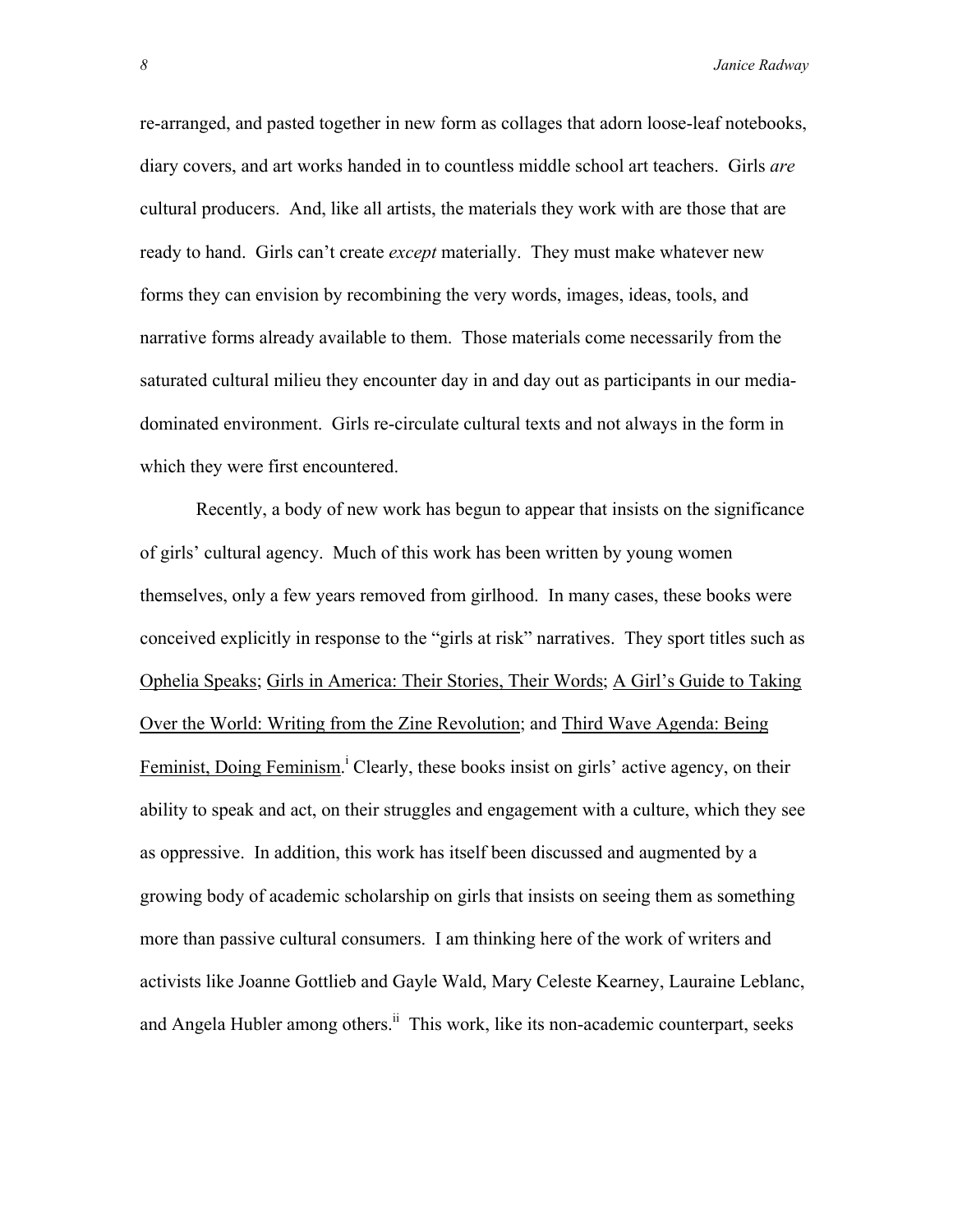to contest the popular image of girls as passive victims of a patriarchal culture they cannot control.

 I don't have the time today to discuss this alternative girl discourse in depth, a discourse I like to call the "girls speak out" narrative. Still, I do want to call attention to the fact that, like the "girls at risk" narrative, this alternative discourse is struggling to detect whether girls can have agency in a media-saturated environment. Equally alarmed by the commercial culture that is aggressively marketed to girls through magazines, MTV, and ads, this discourse seeks evidence of girls' capacity to resist, to perform what Mary Celeste Kearney calls "detournement." She uses the term to refer to girls' ways of "appropriating and reconfiguring mass-produced cultural artifacts into personalized and politicized creations in the subversion and resistance of privileged notions of gender, generation, race, class, and sexuality." Despite Kearney's explicit acknowledgment that girls' creativity emerges from the fact of their immersion *within* mass culture, her ongoing preoccupation with agency tends to reconstruct the girl/culture divide. For the most part, she pits individual girl speakers against a dominant, unitary, "mainstream" culture. This tendency, in fact, is widespread in the "girls speak out" discourse. In the interest of demonstrating that girls are more resistant than has previously been thought, the discourse constructs a counter-image to the all-powerful "culture" of the girls-at-risk discourse. It thus celebrates a feisty, mouthy girl, one who can speak up and talk back. The counter-image, however, tends to over-estimate the speaking girls' coherence and autonomy. It also over-estimates her status as an always thoroughly gendered product. Because most of the proponents of the "girls speak out" narrative are interested in intervening *as feminists* on behalf of subjects whom they characterize unitarily as "girls,"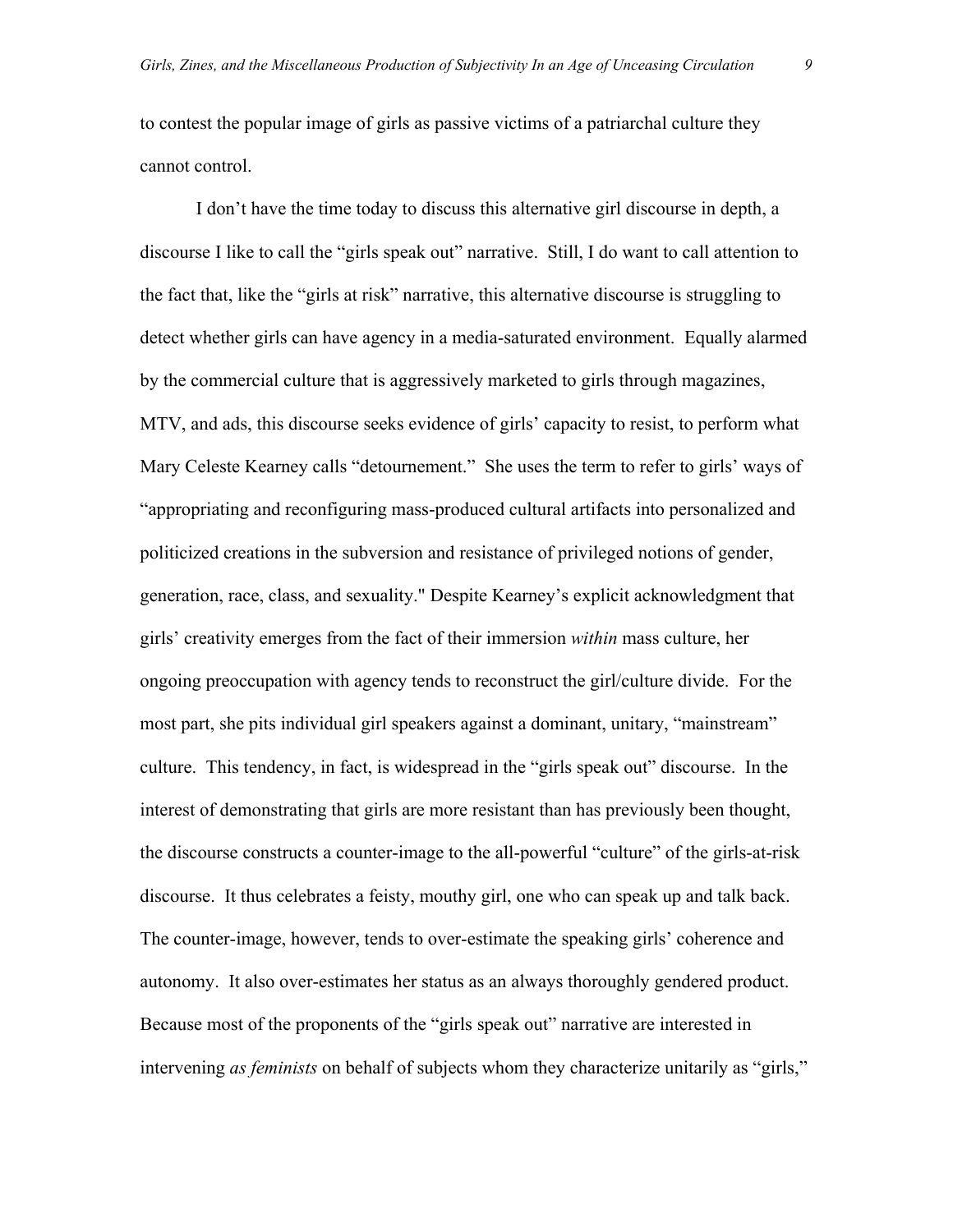they adhere to a developmental narrative that projects the *necessary* emergence of the gendered being, woman, from the childhood of a girl. This tendency causes them either to miss or to underestimate the ways in which girls themselves are sometimes straining to critique or even to sidestep the engendering practices that seek to pin them down always precisely as "girls."

 Now I need to point out here that I heartily endorse the effort to understand girls as cultural producers and as agents who can speak and act on their own behalf. I also enthusiastically support the desire to recognize, to celebrate, and to build on girls' own understanding of what it means to be a girl, a woman, and a feminist. Still, my early research into some of the cultural productions generated by teens who identify themselves as "girls" suggests that we should not be too hasty either to render unified the kind of subjectivities that emerge through those fabrications or to organize them always under the sign of gender.<sup>iii</sup> Nor do I think we should always figure this form of production through the use of the metaphor of voice since I think that figure embeds what is produced in these texts within singular bodies conceptualized as containers for unitary selves. In my own early work on both paper and electronic zines, I see much more disorder, contradiction, and confusion than the notion of a resistant, oppositional girl can encompass. Zine writers are struggling, it seems to me, not simply with the languages of the self and with the idea of planning an individual future but also, and perhaps more radically, with the viability of collaborative production and communal forms of sociability. I see them trying to articulate new social forms that would not leave the self, alone and vulnerable, confronting an alien culture, but rather would situate it in collective communication, communion, and concert with others. Zines are preoccupied with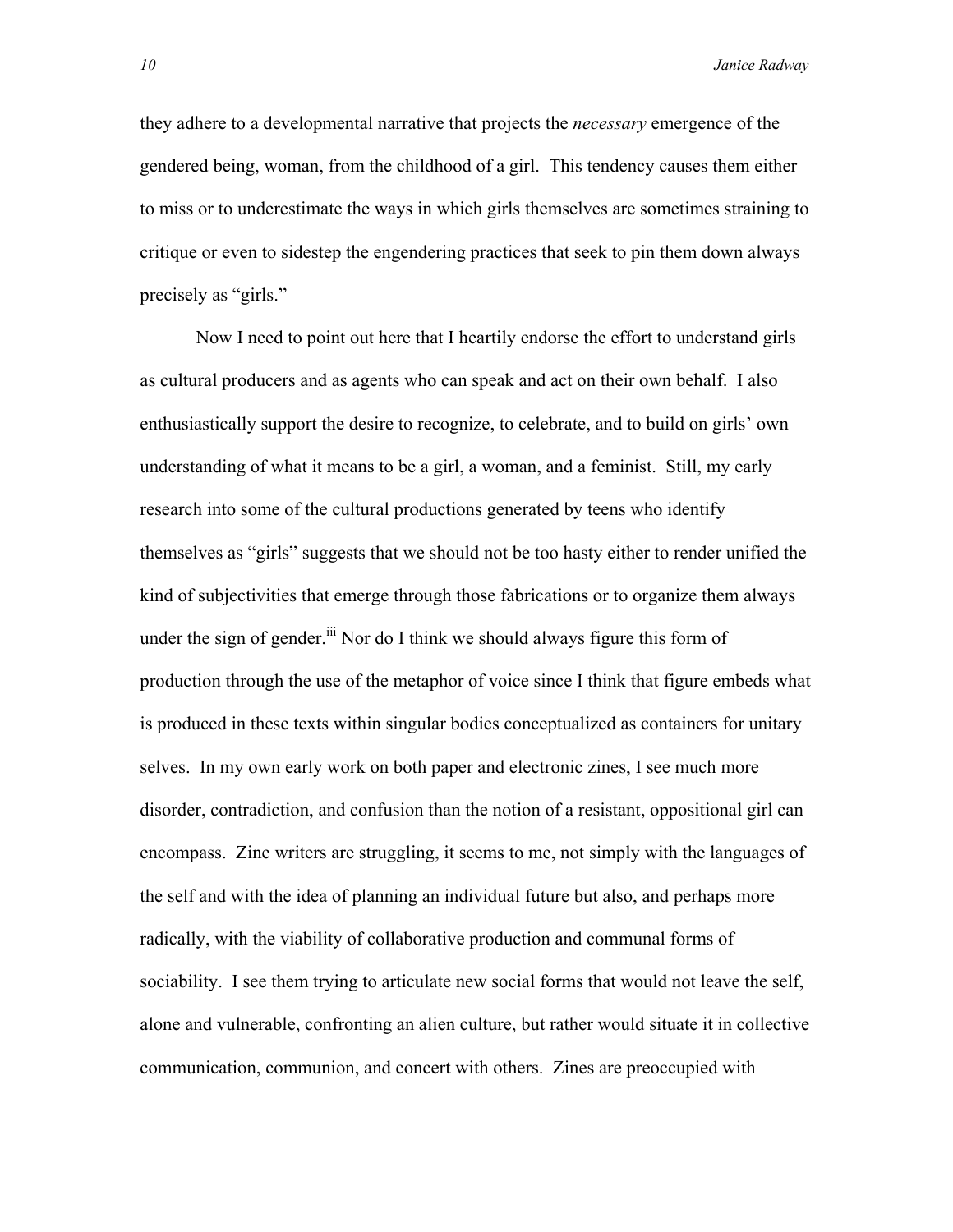friendships, alliances, affiliations, and groups. They explore the delineation and porousness of boundaries, crossings, connections, and comminglings. Zines are also deeply engaged in conversation with many different discourses appearing in the surrounding culture. Indeed they are so engaged with them that they cite, reference, and even ventriloquize a multifarious range of discourses precisely in order to respond to all of them. Thus, they re-circulate cultural discourses at the very moment that they alter them by juxtaposing and combining them.

 I see the writers of zines struggling to produce political positions that are not always, nor necessarily, gendered. Girl zine writers do tend to meditate about the future and try to envision the sort of woman they might become. But they also often construct those futures in ungendered terms as they explore what it might mean to be an activist, an athlete, a musician, a writer, or a filmmaker. This need not be seen as a refusal of feminism or a sublimation of gender oppression, it seems to me. It could also be viewed as a halting, exploratory, quite subversive effort to think beyond gender binaries. I think we need to pay more attention to zines as complex and contradictory forms, as fractured productions that respond to and thereby mobilize multiple technologies of subject construction. Zines are interesting precisely because they are chaotic jumbles of material culled from mass culture, everyday life, and affective experience. They ought to be read, it seems to me, less for the way they are *expressions* of emerging, idiosyncratic selves or earnest, searching explorations of singular identities. Rather, I think zines should be read more for their radical generativity, for the way they combine and recombine rich repertoires of contradictory cultural fragments. They are experimental, multifarious performances, it seems to me, instantiations of multiple subject-positions.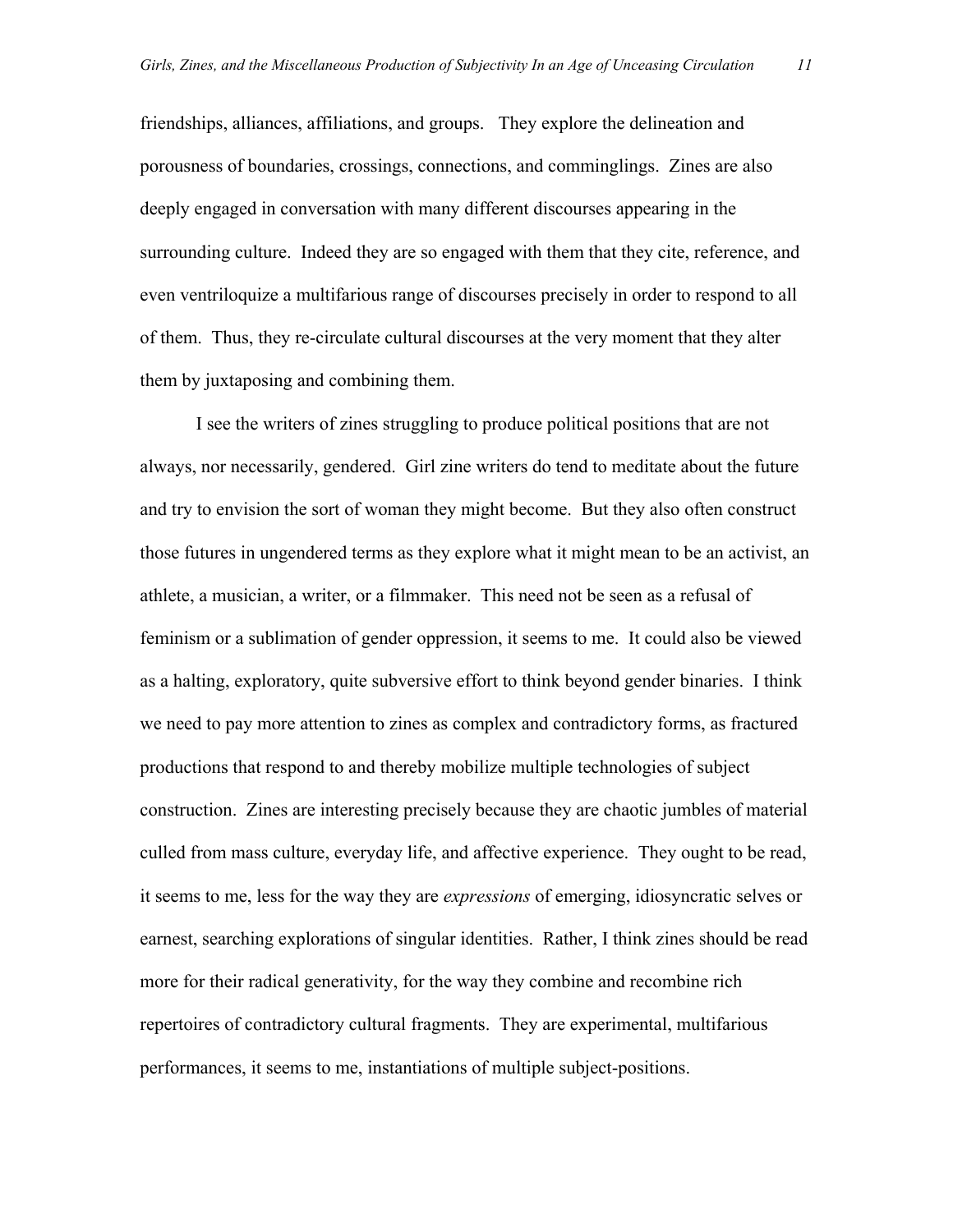Zines are nothing if not motley. They display a wild mixture of handwriting and print, nearly all of which refuses to stay put within the lines. They sport images that overlap and bleed into one another. In some cases, those images strain to burst from the page, and sometimes narratives do not necessarily follow serially, page by page. Zines are filled with an energy that refuses to be circumscribed within the decorous confines of the print form or the ordered circuits through which print usually circulates. They also defy familiar social binaries like those of public/private, personal/political, feminist/feminine. They discuss the most quotidian slights that happen to a girl on an ordinary school day and then juxtapose that with what they defiantly call "rants" on political issues like vegetarianism, atomic power, and sexual harassment or rape. Zines are quite literally miscellanies. They display discourses of self-construction as effects of *languaging*, that is, as an endless process of quotation and response, as a contested, fluid, messy, and fundamentally contradictory business. As such, they enable us to see that the containment and disciplinary effects produced by ideological forms are always incomplete precisely because all of us, girls included, are solicited by and can take up the challenge of multiple, contentious discourses.

 I don't have enough time to provide a full analysis of zines as a specific aesthetic form, so I would like simply to compare two different examples of the genre today.<sup>iv</sup> The first is the not particularly outstanding but relatively unified and self-consciously gendered feminist zine, Riot Grrrl.<sup>V</sup> The second is a less well known and more commercialized example of the form created in Orlando, Florida. Entitled Bitch Rag, the editors proclaim explicitly above the logo, "WE ARE NOT A RIOT GRRRL ZINE!!!" You will note, of course, that both titles gender the producers of the zines at the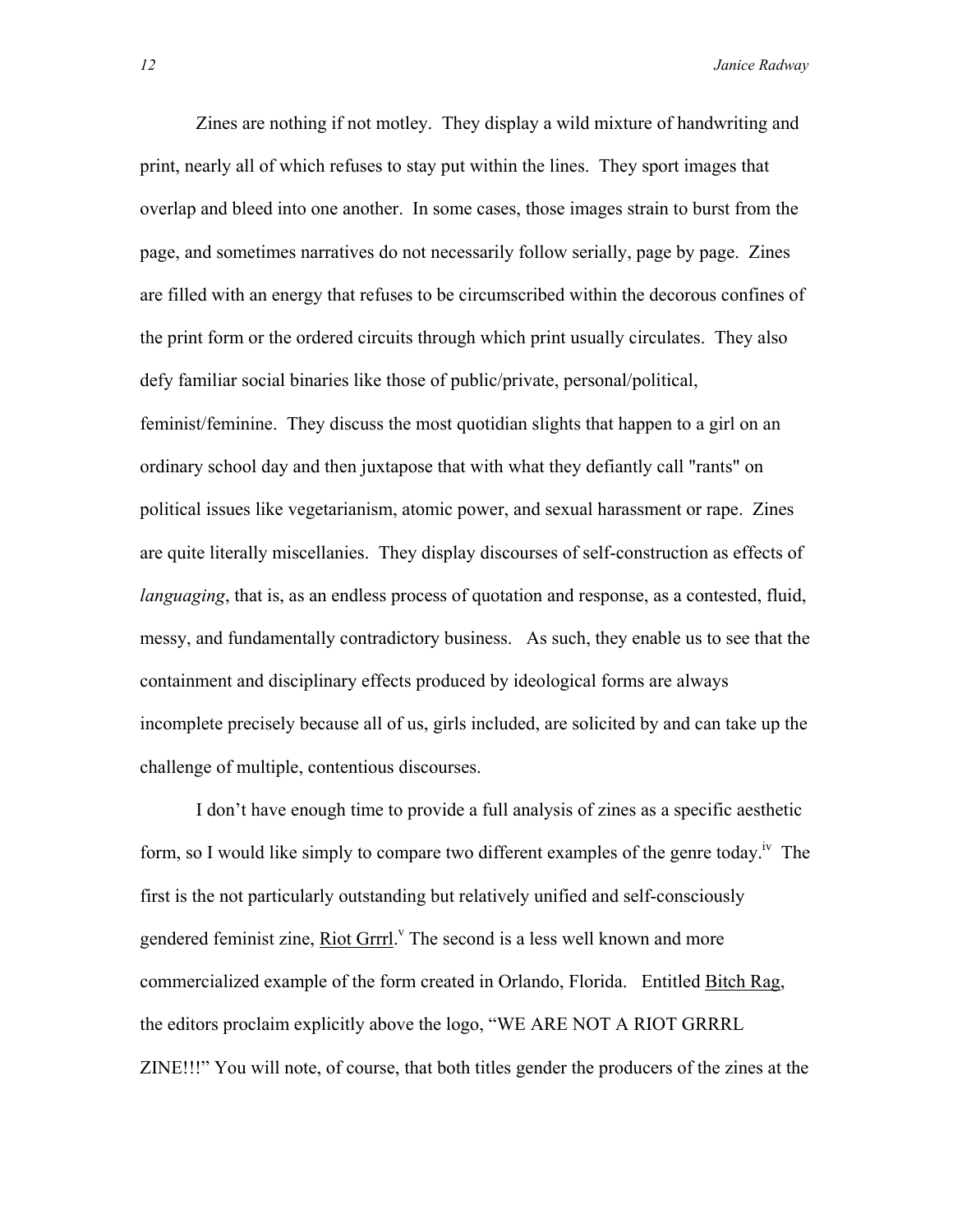outset. I have decided to focus on these two despite the fact that many zines have been produced by girls that don't take gender as their key principle of organization. I have done so because I hope to show that even within relatively simple zines where gender could be said to organize the concerns of the writing collective, one can find columns, letters, visual images, and narrative vignettes where the artists also struggle to respond to and therefore to articulate discursive positions that are otherwise organized and engaged. What these zines display so effectively is the process of subject formation precisely as an unsecured struggle. These girl artists seem to know almost instinctively, and perhaps because they have not yet been adequately disciplined into organized forms of adulthood, that no single subject position or political program offered to them by their culture can adequately address all that they know or want. In response, zine artists generatively multiply textual fragments. They experimentally produce a range of contradictory discourses without concern for their coherence or their consistency.

 The zine, Riot Grrrl, was created and circulated from Washington, D. C. It associated itself through its title with a subculture of girls known as the Riot Girrl movement, which emerged in the early nineties in Olympia, Washington, around certain all-girl bands like Bikini Kill, Bratmobile, and Heavens to Betsy.<sup>vi</sup> It is important to know that the petulant spelling of girl as g-r-r-r-l was apparently invented to invoke an angry growl. Although it is usually attributed to Kathleen Hanna of Bikini Kill, she has denied inventing the term. In any case, Riot Grrrl culture emerged when Hanna and a number of other young female musicians began to form their own all-girl bands in response to the ways in which girls were inscribed in punk culture as traditionally feminine groupies. Neither their desires nor their expressions of anger, however, could be contained within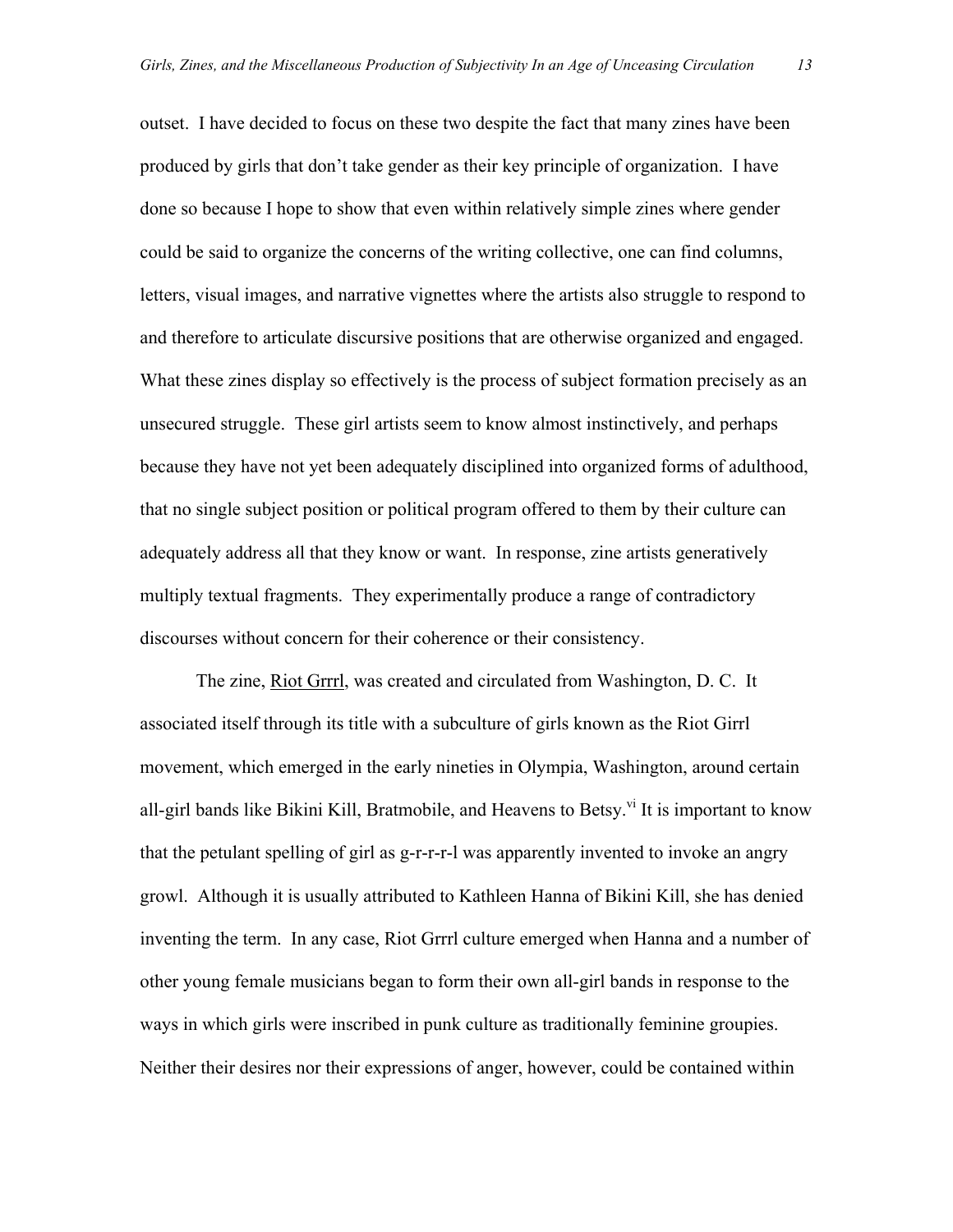the musical forms they developed. As a result, in addition to their club and CD performances, they produced a two-page manifesto called "Revolution Girl-Style Now" (Gottlieb and Wald, 262) This manifesto led to the imitative creation of locally produced riot grrrl zines which were then circulated at music festivals and through the mail. Although these zines were only produced in small numbers, when the girls who collaborated to produce them passed them out to others, sold them for a minimal fee, or simply exchanged theirs for another group's zine, they acted in hope of creating a more extended community of like-minded people. Indeed, Emily White, one of the first media commentators on Riot Grrrl noted that it was an underground culture with no Mecca, built of paper (quoted in Rosenberg, 811).

 Riot Grrrl #6 exhibits the characteristic ad hoc, pasted-together appearance of nearly all early zines. More like a magazine melange than a pamphlet or a book, this zine, like most, is not authored in any traditional sense. It does not seek to express a single, coherent point of view. It is collectively produced and gives the appearance of having been assembled somewhat randomly. Combining cartoon images of Wonder Woman and Super Girl with a print logo that at once evokes the iconography of America and the excess of super-hero tales, Riot Grrrl #6's front page proclaims that "No stopwatch on earth can clock D. C. girls on the go-go!" Nonetheless, it promises, "By special request, we present a few scenes in slow-motion from the startling adventures of D. C.'s Groovy Girls!!!" The use of repeated exclamation marks here deploys a commonplace strategy in girls' diary and note writing practices. In both forms, exaggerated, repetitive punctuation is mobilized again and again to suggest affective intensity. This is a critical comment, I think, on the way girls feel reigned in and controlled by the conventional and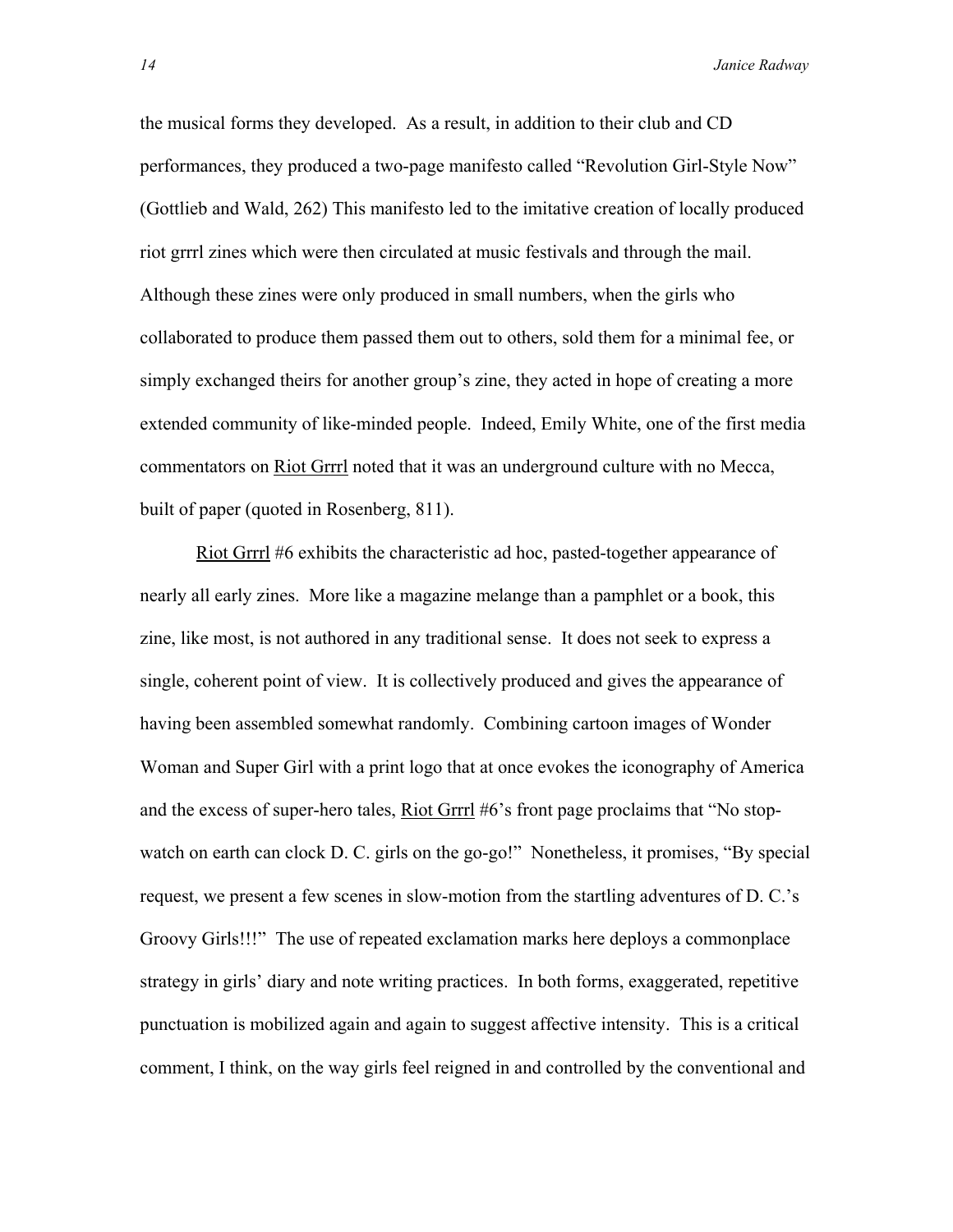restrained writing styles and narrative forms they are given in school as models to emulate. Here, those exclamation marks combine with the usually devalued cartoon image to associate both the zine and the girls who have produced it with less legitimate, alternative cultural forms as well as with an intense expression of emotion.

 Interestingly enough, the inside front cover then seems to rein in the expressed exuberance by contrasting two other quite distinct writing styles. The reader next encounters an informal, somewhat breezy form of handwriting and a straightforward, san serifed print font. The handwritten passage insists on the complexity of riot grrrl culture and then makes a sketchy reference that evokes another political discourse, that of socialism or Marxism. After welcoming the reader, the authors declare, "This is a zine with no exclusive rights to any one group; it is the collective property of grrrls everywhere. There is no limitation to means of production." Although the reference is obviously brief and not entirely coherent, it does seem to be straining to place these artists in opposition to a commercial culture that is dependent upon intellectual property rights that enable the process of cultural production. The handwritten form itself seems to suggest that writing and publishing are open to all, that girls are potentially a part of a revolutionary, do-it-yourself collective.

 In shifting then to the more formal san serif font, the authors seem to be trying to suture the force and authority of official print forms to their desire to take up the subject position of revolutionaries. In commenting on a possible Riot Grrrl Convention '92, they note somewhat tentatively, but nonetheless hopefully, that "riot grrls and boyz from all over *could* [emphasis added] converge in Washington, D.C., sometime this summer. There could be days filled with lessons of revolution GRRRL STYLE and nights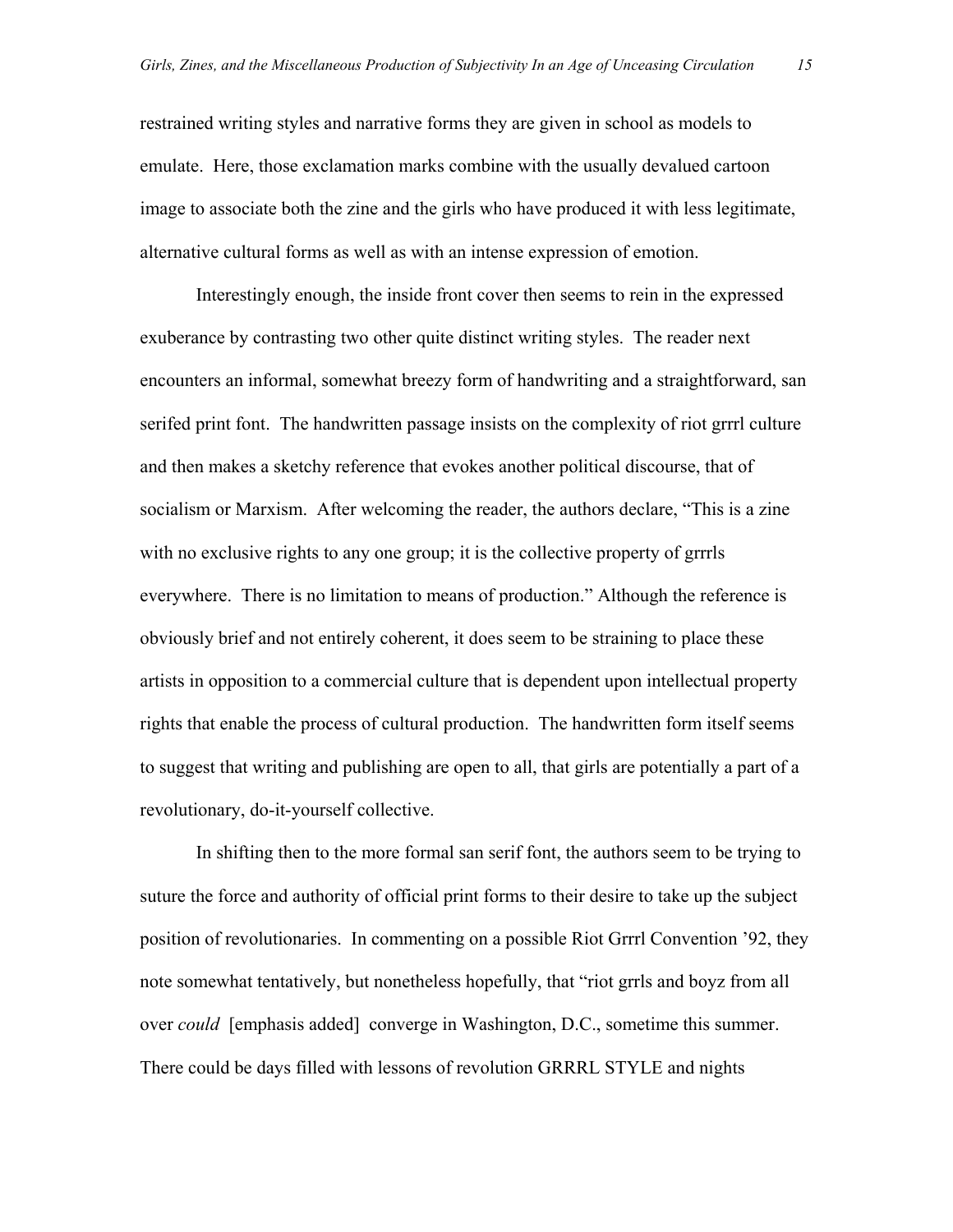dedicated to the smashing sounds and actions of teen spirit." Expressed in handwriting, this wish might come across merely as subjective desire. Presented to the reader in print form, it carries the added force of typographically fixed, published discourse. Thus the writers of Riot Grrrl # 6 invite their readers to participate in a *public*, revolutionary act. "Write to us with your band suggestions, workshop ideas, and other creative actions," they plead. "This can work!"

 Although most of Riot Grrrl #6 is couched in the vocabulary of feminism, the feminist discourse that is developed is neither unitary nor unrelieved. Indeed, the third page of the zine actually seems much more invested in the language of animal rights activism, consumer culture protest, and even class analysis than in the feminism that is also undeniably there. Printed diagonally and adorned around the edges by two hand written "yucks," a paw print, and the image of an alligator, a brief passage by "Laura" recounts her recent experiences at the mall. In addition to the mixing of multiple discourses here, what is interesting is the blithe unconcern with which it moves from position to position. Note the fast slide from feminist sympathizer to animal rights activist to consumer culture critic. Laura writes:

i was at the mall this lady's car – cadillac – was broken into it was night her fur coat was stolen i didn't feel sorry for her so am i a bad one no i don't think so its just me i didn't say anything – like "that's what you deserve" – that would have been a cruel threatening thing to have said to an isolated and scared female no I couldn't have done that no matter how much i hate the mind set of women (people) who wear or want to wear fur coats i hate what society has done to us how its made us strive for materialistic approval how its instituted in us this blood thirsty hunger for endorsement we will do all things cruel if it will help us to feel superior over other women

Laura does not make a rational argument here for a feminism that would address cruelty to animals. Nor does she suggest that a feminist activist should also critique the ways in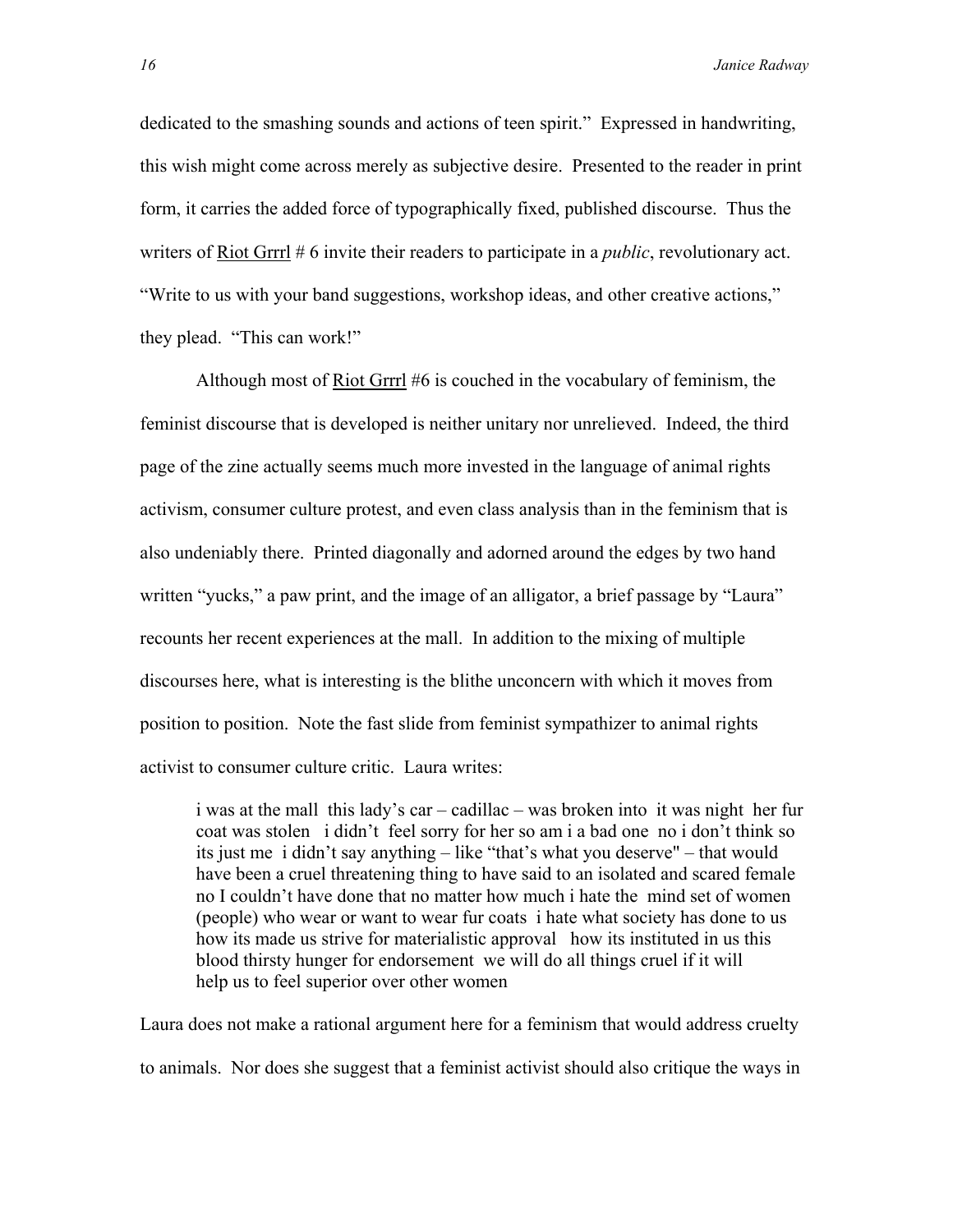which capitalist culture relentlessly suggests that the route to fulfillment is through the purchase of commodities. Instead, she simply shifts her vocabulary along with her imagined interlocutor, moving from one politicized subject position to another. The lack of punctuation facilitates the slide. The lower case "I" seems to hinder any effort to fix the narrative voice, to pin it to a single textual marker. The passage thus dramatizes a constant internal conversation between each sequentially adopted political stance and another that would critique the limitations of the former's political goals. The character, "Laura," it would seem, can occupy all of these positions without worrying whether they accord with one another.

The same kind of relentless dialogue that one finds on display in this passage is performed on the back page of Riot Grrrl #6. Framing a space left empty for the writing of a subscriber's address is a vertical list of imperatives that seems to call forth a feminist subject who would be decidedly different from the imaginary feminist the text constructs as its predecessor. Readers are enjoined to "write, read, sing, cut all your hair off, hug a slamdancer, organize a protest, ride a motorcycle, and get a tattoo." However, as if in fear that the list might appear too butch, too strident, readers are also told to "wear a dress" and "bake a pie." This effort to construct an alternative view of a feminist girl is repeated within the zine itself where a long meditation on the question, "why is 'feminist' a dirty word?" is punctuated by the large, Barbara Kruger-like banner, "I am a feminist. So is my dad." Again, it is almost as if the writer can imagine the response her rant might evoke. Aware that she might be accused of separatism or even reverse discrimination, she anticipates such objections by asserting that men can be feminists too.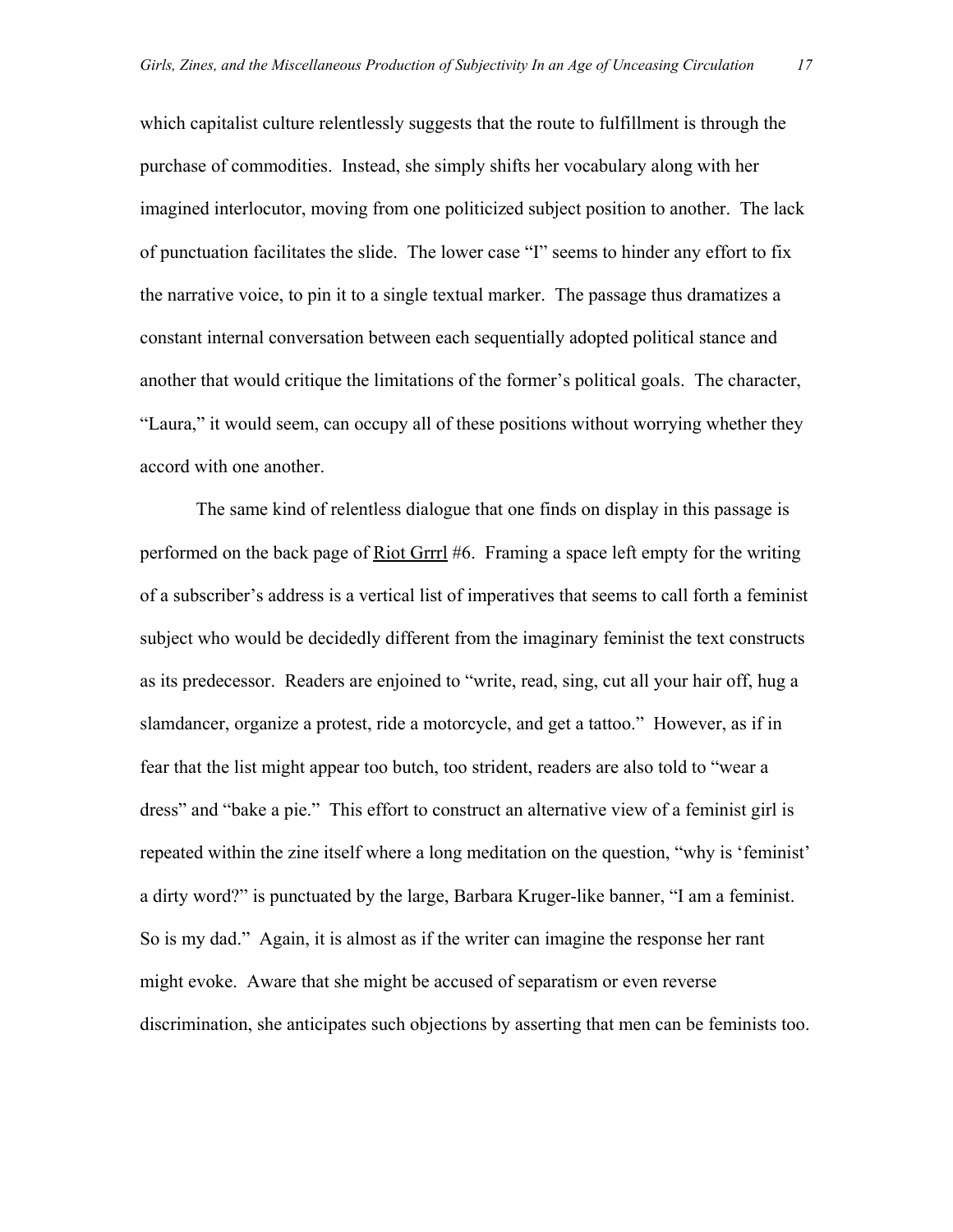Nearly all zines I have examined exhibit this jagged, nervous, almost zig-zaggy discursive form. Zine writers portray themselves as if in constant conversation with imagined others. Virtually every utterance and every representation is staged as a response. Nothing appears before the reader sui generis, as if originating within the writer. Rather, every speech act is called forth as part of a dialogue. The moment the writer manages to take up a certain subject position and speak in a certain voice, that voice is interrupted. The effect is edgy, above all else. Zines construct not unitary, authentic selves. Instead, they stage a tense cacophony of contending voices; they ventriloquize subject positions that jostle for control and dominance. One gets the impression that zine writers are dissatisfied with all the positions they find on offer within the culture that surrounds them. As a result, they careen energetically from position to position. They perform endlessly. They exuberantly multiply personas in defiance of demands that they be only one way and not others. Zine writers stage their determination to escape the culture's discipline. They refuse to remain docilely within the lines, within the margins of a page, within the proper sequence of a book's pages. In effect, they defy the putative boundaries of the coherent, self-consistent subject. It must be said, nonetheless, that however multiple girls perform that defiance, they do so precisely by assuming always partially and temporarily subject positions already offered to them by the fractured culture of which they are a part. As a consequence, they are at once sutured within cultural discourses at the very same time that they manage to foster or orchestrate their clash. Thus they generate a sort of dialectical commentary and critique, an ambivalent oscillation between discursive fragments and subject positions.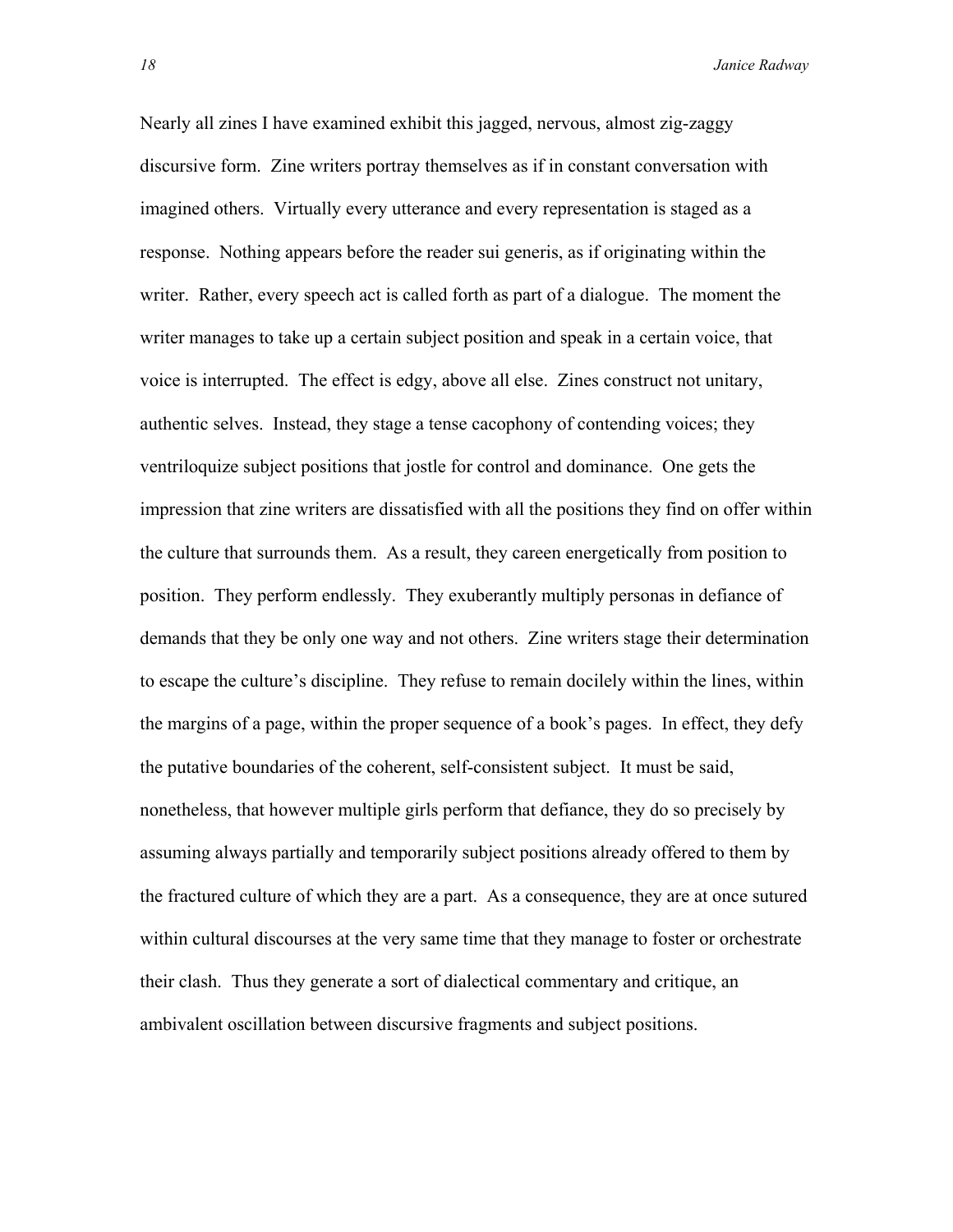This is as true of Bitch Rag as it is of Riot Grrrl #6. As I have already noted, even before the announcement of the zines's title, its editors proclaim "WE ARE NOT A RIOT GRRRL ZINE!!!" Thus put on notice, the reader has to wonder immediately just what it is about riot grrrl culture that has occasioned Bitch Rag's response. The response comes quickly on what might be considered the title page. Inviting readers to join in on the enterprise, one of the zine's collective asks, "Want to be a writer?" The invitation continues, "It's so easy! Write something personal (that's the best way to impress me), and send it to me today! Yes, that is easy! NO POETRY, NO FICTION, NO HAIKUS, NO 'COLLEGEY' CRAP, just simple everyday language. We're Bitch Rag, ya know?!!?" Impatient with the pretensions of the literary, this writer seems to position herself and the zine squarely within the non-college attending working class. It contests the expectation that all zine writers are educated, literary, "collegey" types. Furthermore, the zine refuses to criticize commercial culture. It refuses to take up the familiar zine position of self-righteous critic of the advertising business. In fact, Bitch Rag includes many advertisements placed by Orlando area merchants, a fact that testifies at least indirectly to the economic entrepreneurialism of its editors. One writer even concludes her apostrophe to her "dear readers" with the aphorism, "Change isn't always bad (but dollar bills are better)."

 In further constructing their position as "not a riot grrrl zine," the editors subsequently print a letter from "Kendra and all the Women of Armageddon," which accuses Bitch Rag of being superficial. Kendra writes, "Your zine has no depth nor any important issues and a profound lack of creativity; it's more of a teen-drama-trauma outlet for the lack of individuality and personas." This accusation provides the occasion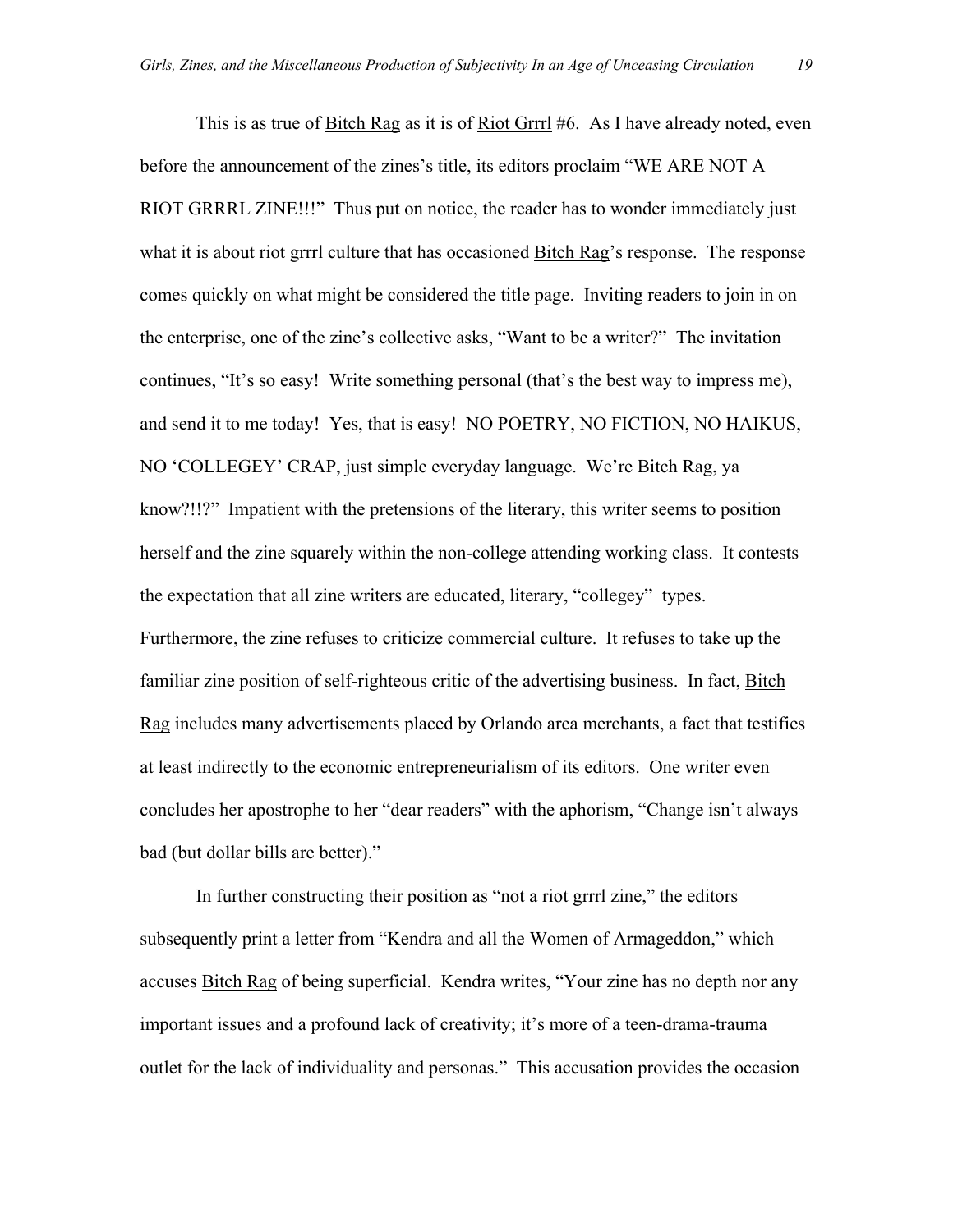for "April's" acid response on behalf of Bitch Rag. She fumes, "How sad that you can't over look your own jealousy to contribute something to us or to anyone by writing about your 'gang'. I thought femni-nazi's liked other women. I know some nice riot grrrls but you girls are like so many of them–opinionated, rude, and completely unaccepting of anything or anyone that's not just like them." She rounds out her dismissal with a little joke. "How many roit [sic] girls does it take to change a light bulb? None – they can't change anything."

While the femni-nazi reference seems to place the writers of Bitch Rag in opposition to feminism, this joke suggests that their position is much more complicated. They, too, believe things should change. Indeed, throughout the zine, they speak of multiple forms of discrimination against women and express anger, even rage, against what they call "asshole men." But the zine does not take up a single coherent, feminist position nor ever really define what in society needs changing. There are photographic collages warning women away from certain awful male types including the "freak" who needs "a mommy to feed me" and who "likes his diaper changed." Another essay entitled "Who Is Les Bo?" by Lauda, explains why she would rather be called "bent" than "lesbian." Bitch Rag also includes an essay promoting public transportation and another recommending chronic complaining. Most of the zine, however, is devoted to music reviews, commentary about events in bars, and the pursuit of sexual pleasure. Feminism is there sporadically but it never manages to unify all the elements of the zine. It does not infuse or even underwrite every narrative fragment.

Work, on the other hand, does. It is ever in the background as something inevitable, implacable, and inescapable, as something to be endured. It is the reason one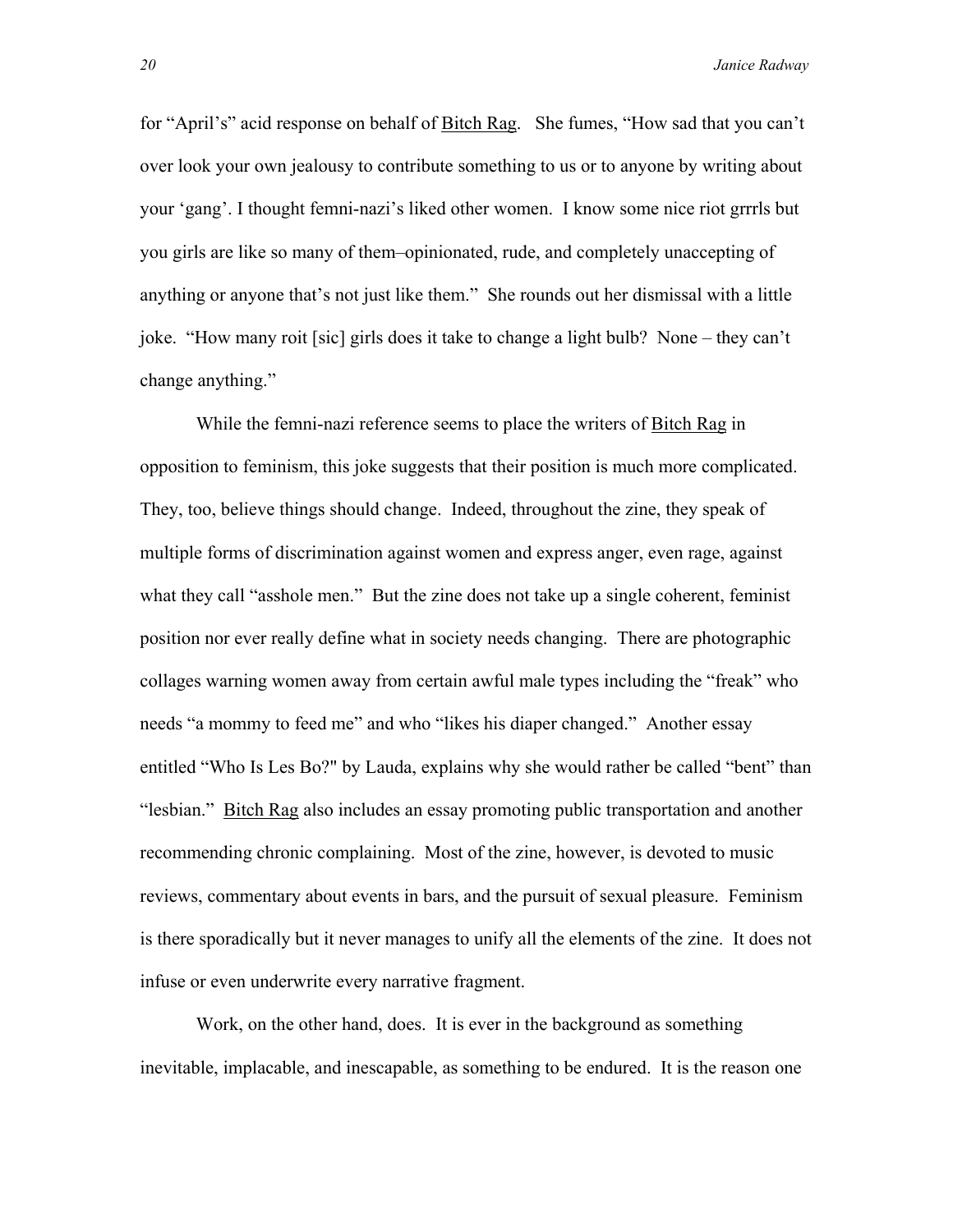needs a battered, second-hand car. It is the thing that structures one's use of public transportation. It is the situation one escapes by going to a bar, listening to music or hanging out with one's gang. Work is ubiquitous in Bitch Rag. The zine even includes a column instructing readers how to make work more enjoyable. Among the recommended activities – "talk on the phone, unplug the phone, ignore customers, go through the bosses' desk, go to the can." My point here is that although feminist observations make their way into Bitch Rag, the zine's critique of contemporary culture is not solely targeted at the sex-gender system. Bitching, it would seem, is as much a function of the alienation of labor as it is of gender oppression.

Like Riot Grrrl  $# 6$ , then, Bitch Rag slides from issue to issue, from position to position, restlessly seeking a point of view from which to pinpoint the cause of so much experienced unhappiness, restlessness, and angst. Although it seems to want a feminism that would attend to issues raised by non-middle class work, it can never quite settle on a wholly useful language of critique. It can't find the one voice that would do justice to all of its rage. In the end, Bitch Rag opts for an elaborated, miscellaneous collection of opinionated rants against everything from "men who stink up rest rooms" to those "who won't take responsibility for themselves." Although the editors are certain things need to change, because work seems so much a part of the inescapable background of their lives, they cannot imagine how to change either its character or the fact of its existence. Instead, they opt to recommend changed behavior in the privatized world of leisure and pleasure. As Kali, one of the editors, puts it succinctly, "Change your own diaper, damn it!"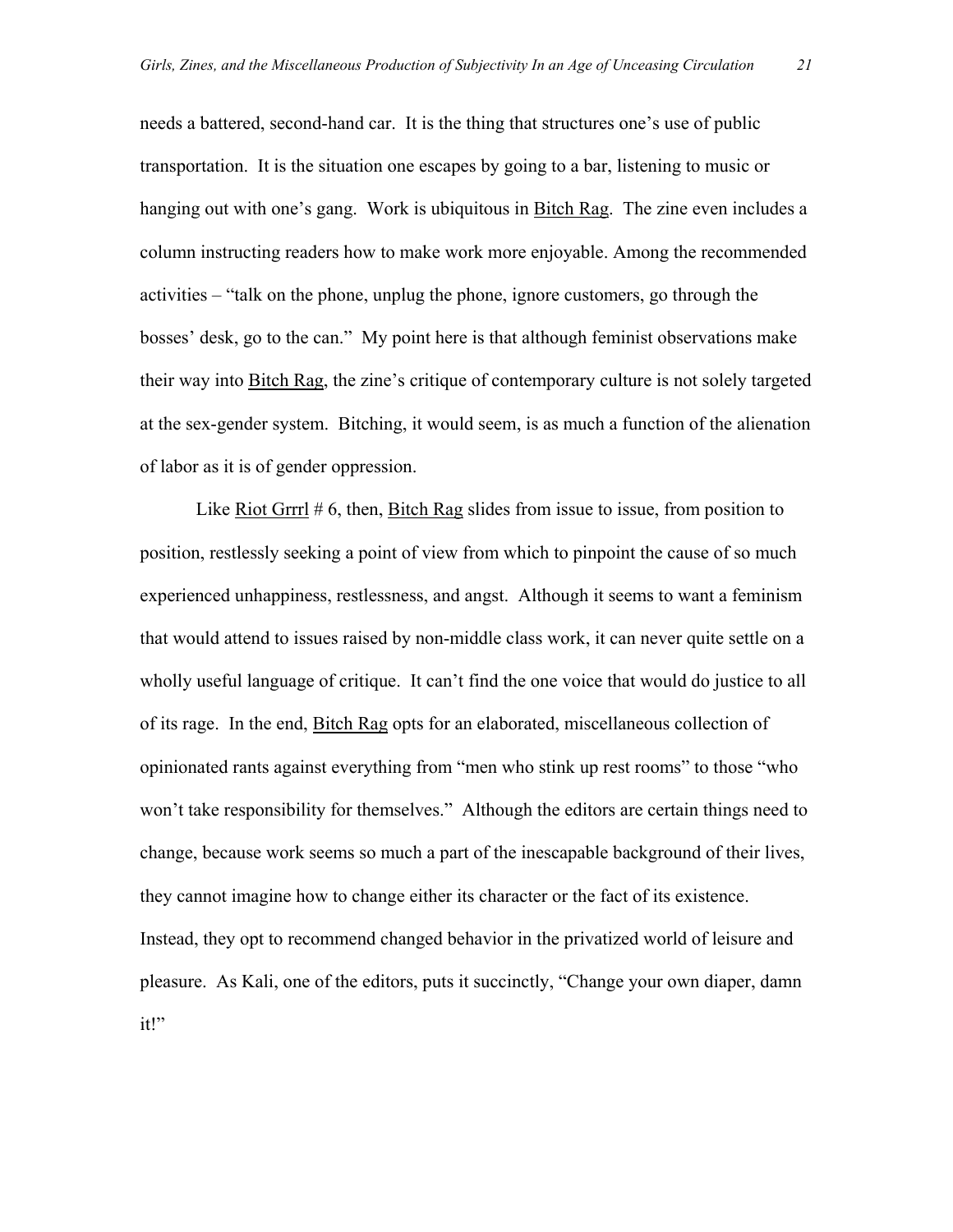At this point, certain obvious questions need to be asked. What does it matter, finally, that zines tend to be collectively produced? What difference does it make that zines are not expressions of singular, unitary, wholly differentiated selves? Why should we attend to their motley, miscellaneous character? And, perhaps most significantly, what are the political consequences of focusing upon the radical productivity of zines, on the way they assemble aggregate selves and ad hoc, hodge podge communities?

To begin with, such an anti-identitarian approach draws our attention away from the presupposition that identities are necessarily fixed. It enjoins us to attend to process, that is, to the multiple practices through which individuals make their way in the world. In doing so, it enables us to see that all political subjects, girls included, are contradictory, multifarious, and discontinuous. Thus, they are protean for all that. They can take up a received position to reflect critically upon another. Because they are constituted by and through a culture that is itself fractured and contradictory, girls can also move about within that culture, they can contingently marshal one cultural strategy or practice against another. This means that girls do have the resources to think critically about mass culture. But those resources do not exist outside the already existing culture. They are themselves always already cultural. This means that the political interventions we would design must address girls on their own ground. It simply will not do to lecture "just say no" when girls have already learned to inhabit a sexualized, tightly tank-topped body. Rather, we must engage girls in the conversations they have already started both within and among themselves. We must seek to understand what girls already know. And what they seem to know, better than the adults who would address them, is that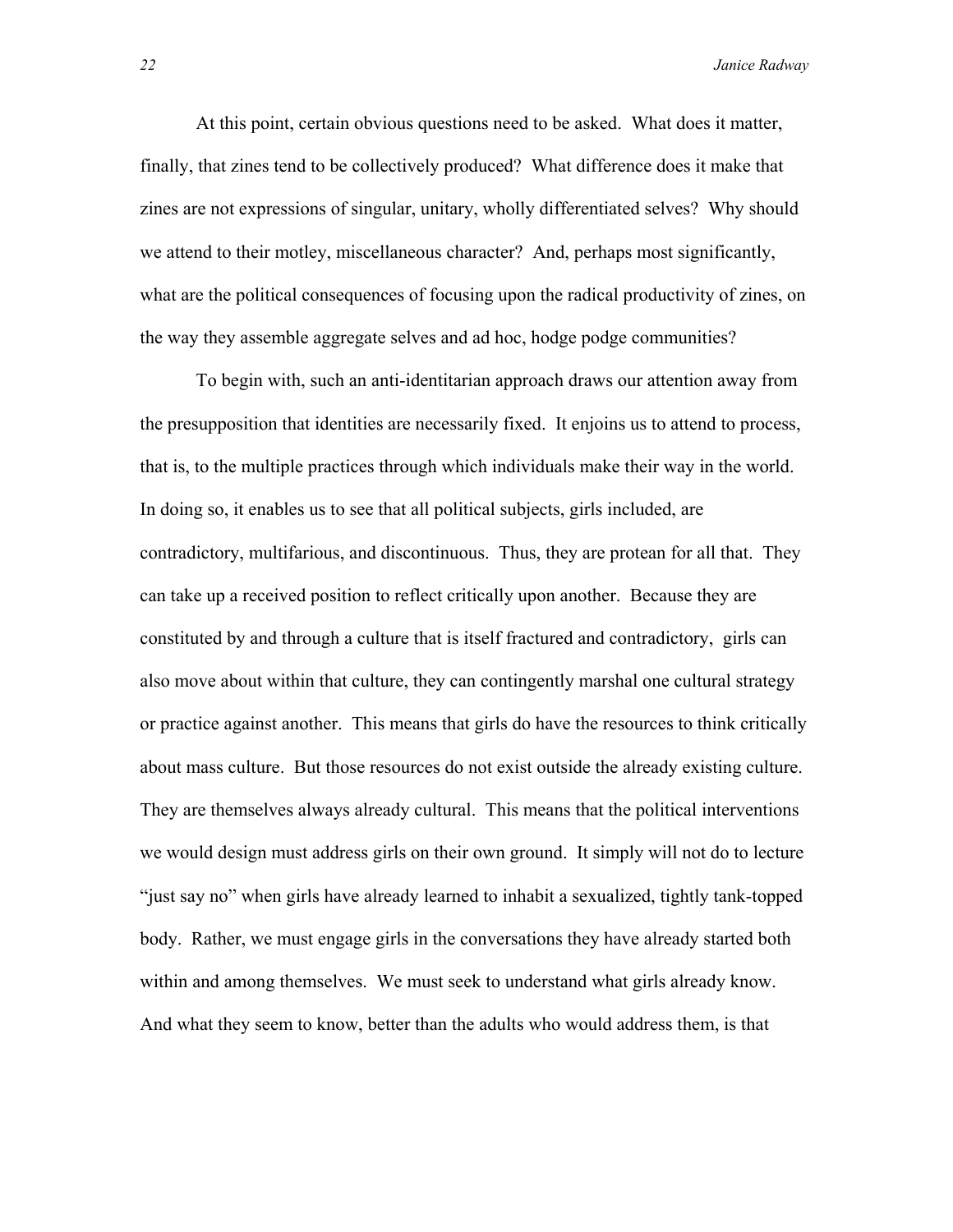change is constant, multiplicity can be generative, and contradiction, rather than a form of

stasis to be feared, is something more like a matrix that is endlessly generative.

 $\overline{a}$ 

ii Joanne Gottlieb and Gayle Wald, "Smells Like Teen Spirit: Riot Grrrls, Revolution and Women in Independent Rock," in Microphone Fiends: Youth, Music, and Youth Culture, eds. Andrew Ross and Trica Rose (Routledge, 1994), 250-274; Mary Celeste Kearney, "Producing Girls: Rethinking the Study of Female Youth Culture," in Delinquents and Debutantes: Twentieth-Century Girls' Cultures, ed. Sherrie Inness (New York University Press, 1998), 285-310; Lauraine Le Blanc, Pretty in Punk: Girls' Gender Resistance in a Boys' Subculture (Rutgers University Press, 1999); Angela Hubler, "Can Anne Shirley Help 'Revive Ophelia'?: Listening to Girl Readers," in Delinquents and Debutantes, 266-284. See also, Dana Collins, "No Experts Guaranteed!": Do-it Yourself Sex Radicalism and the Production of the Lesbian Sex Zine Brat Attack," Signs (Autumn, 1999), 65-89; Ednie Kaeh Garrison, "U. S. Feminism: Grrrl Style! Youth (Sub)Cultures and the Technologies of the Third Wave," Feminist Studies (Spring, 2000), 141-170; and especially the Feminisms and Youth Cultures issue of Signs (Spring, 1998). For a collection that foregrounds issues of race and class among girls, see Bonnie J. Ross Leadbeater and Niobe Way, Urban Girls: Resisting Stereotypes, Creating Identities (New York University Press, 1996).

<sup>iii</sup> I should note here that my approach to the complex concept of subjectivity has been influenced by the large body of diverse work known as "queer theory." For an introduction to the field and to the ways in which subjectivity is understood to be a performance, see Annamarie Jagose, Queer Theory: An Introduction (New York University Press, 1996). See also Nick Mansfield, Subjectivity: Theories of the Self from Freud to Haraway (New York University Press, 2000).

<sup>iv</sup> At this point, I have no way of knowing whether these two zines could be constructed in any way as representative of girls' cultural production in the zine format. For the most part, I have only had access to one young girl's personal zine collection. In addition, I have browsed the World Wide Web in order to examine electronic zines. To conduct a more thorough, systematic study of girls' zines, it will be necessary to visit the developing collections already being assembled at libraries (at Bowling Green State University, for instance, and Michigan State University, as well) and to seek to document zine production through collections and extant distributor's catalogues. Clearly, this will be a daunting task since so much of this production was distinctly ephemeral, local, and conducted in very small numbers.

 $\mathbf v$  It is difficult to know how to cite a zine since it is not possible to identify the author, or publication place, source, or date in the usual sense. Riot Grrrl # 6, for instance, is identifiable only by its title and by a reference to Washington, D. C., on the front cover. The zine does not list editors' names in any systematic fashion although some contributors are identified by their first names. Similarly, it is difficult to offer page numbers in citations since many zines are not formally paginated. I received Riot Grrrl #6 from a distributor. It was folded but not stapled. Although it seemed clear that the first page was intended to be the cover, the pages that followed did not necessarily follow in coherent, sequential order. The problem of citation has been further complicated in this instance because my copies of the zines discussed here disappeared at a conference presentation when I circulated them among the audience. I have not yet been able to find additional copies of the zines to verify page references. Before this paper can be formally published, I will need to verify and include page numbers at least from Bitch Rag, which was printed and distributed in more traditional fashion. Given the tentative nature of this paper, then, and the state of my citations, I request that this work not be cited without my permission.

<sup>&</sup>lt;sup>i</sup> Sara Shandler, Ophelia Speaks: Adolescent Girls Write About Their Search for Self (Harper Collins, 1999); Carol Cassidy, Girls in America: Their Stories, Their Words (TV Books, 1999); Karen Green and Tristan Taormino, eds., A Girl's Guide to Taking Over the World: Writings from the Girl Zine Revolution (St. Martin's Press, 1997); Leslie Heywood and Jennifer Drake, eds., Third Wave Agenda: Being Feminist, Doing Feminism (University of Minnesota Press, 1997). See also Lyn Mikel Brown, Raising Their Voices: The Politics of Girls' Anger (Harvard, 1998) and The Bust Guide to the New Girl Order, eds. Marcelle Karp and Debbie Stoller (Penguin Books, 1999).